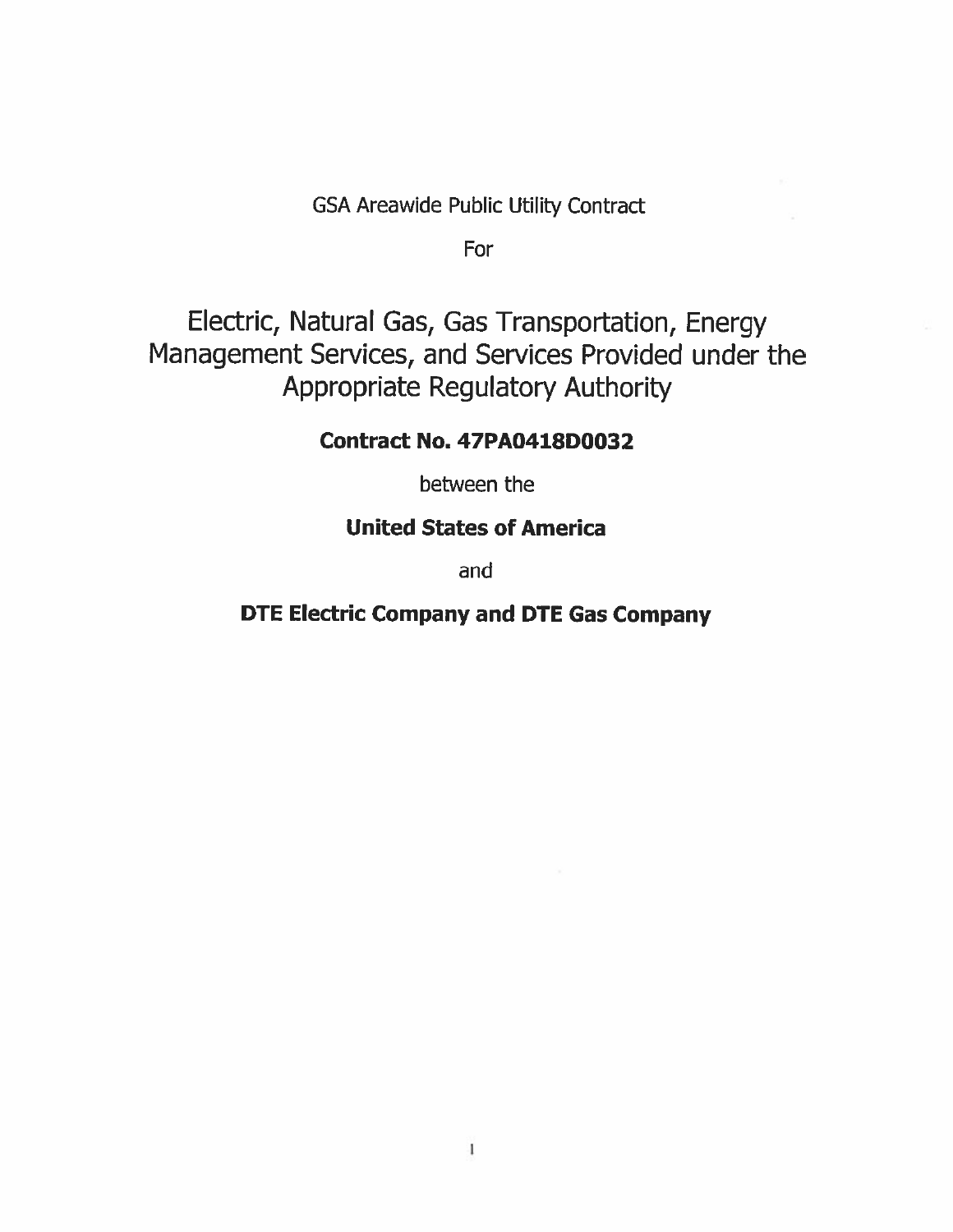# **Negotiated Areawide Contract** No. 47PA0418D0032

# between the

# **United States of America**

# And

# DTE Electric Company and DTE Gas Company

# **Table of Contents**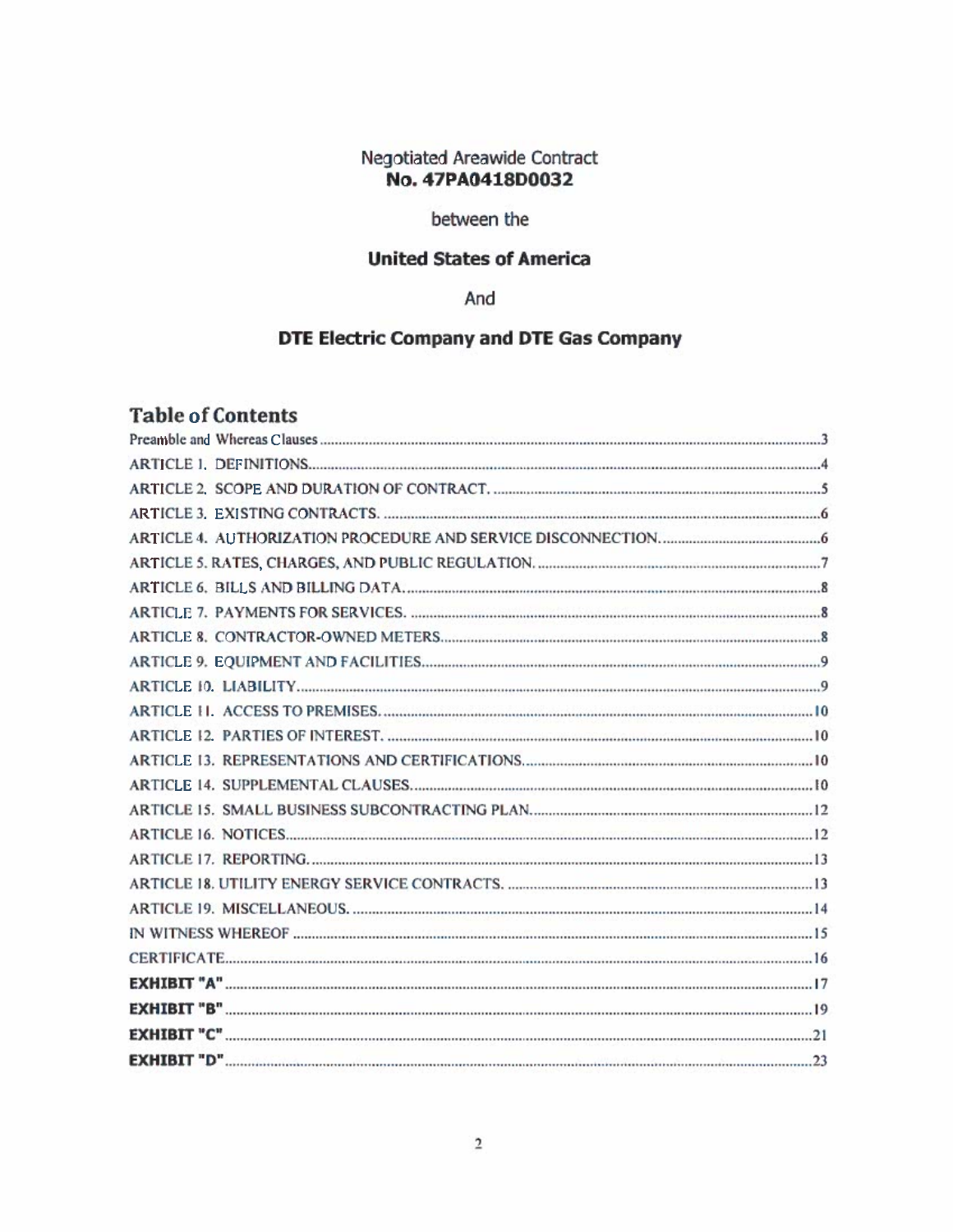#### NEGOTIATED AREAWIDE CONTRACT

### No.47PA0418D0032

### BETWEEN THE

### **UNITED STATES OF AMERICA**

### AND

### **DTE Electric Company and DTE Gas Company**

#### **Preamble and Whereas Clauses**

**THIS AREAWIDE CONTRACT FOR Electric, Natural Gas, Gas Transportation, Energy Management Services,**  and Services Provided under the Appropriate Regulatory Authority is executed this day of 2 July 2018, between the **UNITED STATES OF AMERICA, acting through the Administrator of General Services (hereinafter referred to as the "Government"), pursuant to the authority contained in Section 201(a) of the Federal Property and Administrative Services Act of 1949, as amended, 40 U.S.C. SOl(b)(l), and, DTE Electric Company and DTE Gas Company each a corporation and existing under the laws of the State of Michigan, and having its principal office and place of business at One Energy Plaza, Detroit, Michigan 48226 (hereinafter each referred to Individually as the "Contractor" for their** respective obligations and liabilities):

**WHEREAS, the Contractor is a publrc utility company that Is regulated by the Federal Energy Regulatory Commission and/or the Michigan Public Service Commission (hereinafter referred to collectively as the "Commissions");**

**WHEREAS, the Contractor now has on file with the Commission all of its effective rate books, tariffs, rate schedules, riders, rules and regulatory terms and conditions of service, as applicable; and**

**WHEREAS, with some exceptions, the Government is generally required by Chapter 1 of Title 48 of the Federal Acquisition Regulation (FAR), 48 CFR 41.204, to enter into a bilateral contract for electric, natural gas, gas transportation, Energy Management Services, and Services provided under the Appropriate Regulatory Authority at each Federal facility where the value of the Services provided is expected to exceed the simplified acquisition threshold; and**

**WHEREAS, where the Government has an areawide contract In effect with a particular utility, then such** service is normally to be procured thereunder; and

**WHEREAS, the Government Is now purchasing such electric, natural gas, gas transportation, Energy Management Services, and Services provided under the Appropriate Regulatory Authority from the Contractors under the Michigan Consolidated Gas Company Areawide Public Utilitles Contract No. GS-OOP·06·BSD-0446 that expires on 28 December 2018 and Detroit Edison Company Areawide Public Utilities Contract No. GS-OOP-06-BSD-0445 that expires on 9 January 2019, or under some other service arrangement; and**

**WHEREAS, the Contractor and the Government mutually desire that this Areawide Contract be used by the agencies of the Government In obtaining electric, natural gas, gas transportation, Energy Management Services, and Services provided under the Appropriate Regulatory Authority from the Contractor and to facilitate the potential partnering arrangements as encouraged and authorized by 10 U.S.C. 2911-2918 and 42 U.S.C. 8256; and**

**NOW, THEREFORE, in consideration of the premises and mutual covenants herein contained, the parties hereby agree as follows:**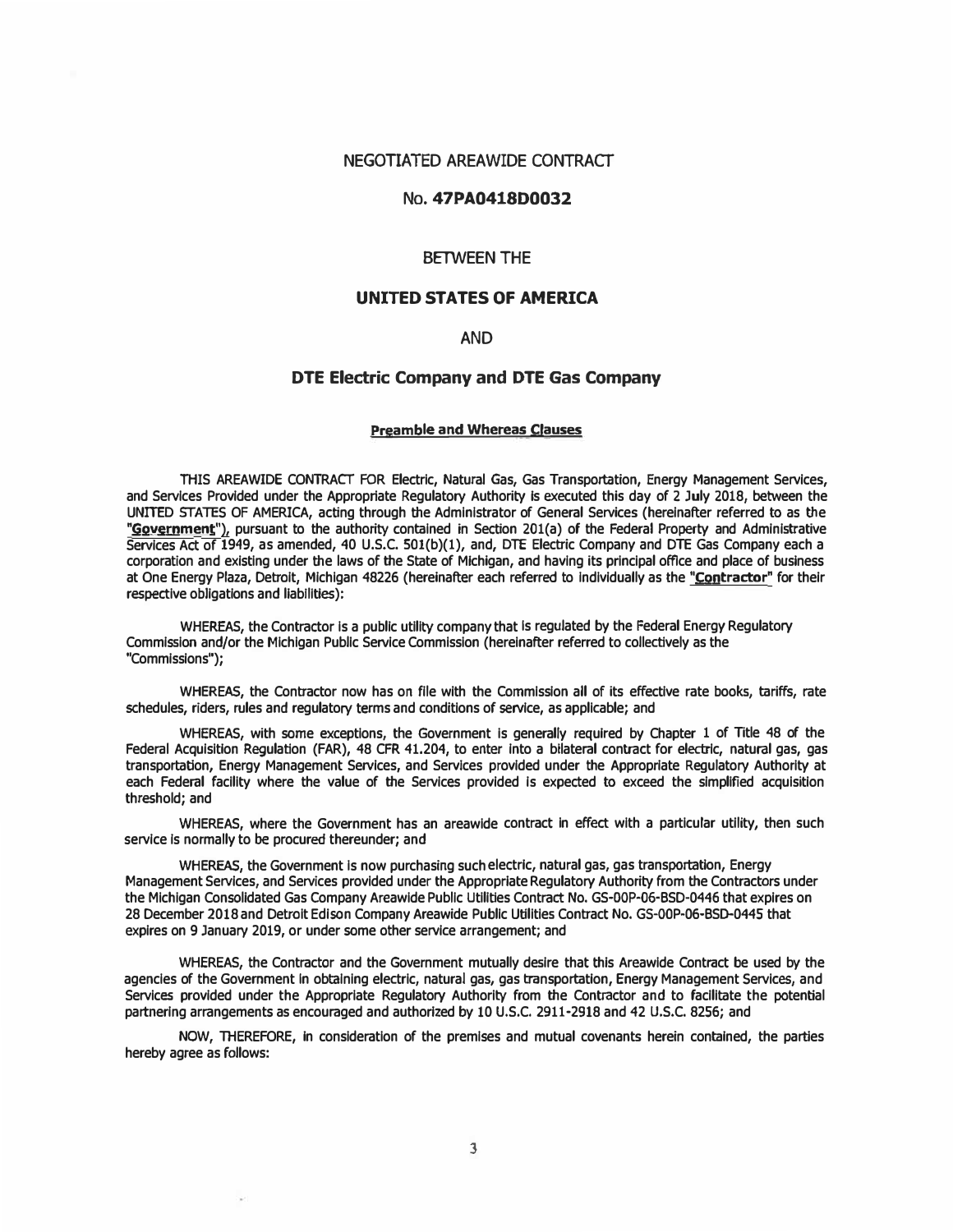### **ARTICLE 1. DEFINITIONS.**

 $1.1.$ As used in this Areawide Contract, the following terms have the meaning as prescribed below:

(a) "Areawide Contract" means this master contract entered into between the Government and Contractor to cover the Service acquisitions of all Federal agencies in the franchised certificated service territory from Contractor for a period not to exceed ten (10) years.

(b) "Appropriate Regulatory Authority" means the Michigan Public Service Commission having jurisdiction over the Contractor (hereinafter referred to collectively as the "Commission").

(c) "Agency" means any Federal department, agency, or independent establishment in the executive branch of the Government, any establishment in the legislative or judicial branches of the Federal Government, or any wholly/mixed ownership Government corporation, as defined in the Government Corporation Control Act, a list of which Agencies may be found at ADM 4800.2E on the General Services Administration website.

(d) "Ordering Agency" means any Agency that enters into a bilaterally executed Authorization for procurement of Electric, Natural Gas, Gas Transportation, Energy Management Services and Services Provided under the Appropriate Regulatory Authority under this Areawide Contract.

(e) "Authorization" means an order form used to acquire Services under this Areawide Contract (see Exhibit "A" AUTHORIZATION FOR ELECTRIC SERVICE, Exhibit "B" NATURAL GAS and GAS TRANSPORTATION, Exhibit "C" AUTHORIZATION FOR ENERGY MANAGEMENT SERVICE Exhibit "D" AUTHORIZATION FOR THE PROVISION OF SERVICES PROVIDED UNDER THE APPROPRIATE REGULATORY AUTHORITY annexed hereto;

(f) "Termination Authorization" means an order form used to discontinue or disconnect Services under this Areawide Contract (see Exhibit "A" AUTHORIZATION FOR ELECTRIC SERVICE, Exhibit "B" NATURAL GAS and GAS TRANSPORTATION, Exhibit "C" AUTHORIZATION FOR ENERGY MANAGEMENT SERVICE Exhibit "D" AUTHORIZATION FOR THE PROVISION OF SERVICES PROVIDED UNDER THE APPROPRIATE REGULATORY **AUTHORITY;** 

(g) "Service(s)" means any electric, natural gas, gas transportation, Energy Management Services and services provided under the Appropriate Regulatory Authority that are generally available from the Contractor pursuant to Contractor's Tariffs or the Contractor's Terms and Conditions, whichever is applicable;

(h) "Electric Service" means regulated electric commodities, transmission, distribution, and/or related services;

(i) "Natural Gas Service" means regulated gas commodities, transportation, and/or distribution services;

(j) "Energy Conservation Measure" means any specific energy related or water service intended to provide energy savings and/or demand reduction in Federal facilities (Reference Article 18 herein).

(k) "Energy Management Service (EMS)" means any project that is designed to reduce and/or manages energy demand in a facility as well as energy audits and any ancillary services necessary to ensure the proper operation of the energy conservation measure. Such measures include, but are not limited to, operating and maintenance and commissioning services (Energy Conservation Measure and Demand Side Management Measure are considered equivalent terms.) To be considered an EMS measure, the measure must satisfy all of the following requirements:

- 1. The EMS measure must be designed to produce measurable energy reductions or measurable amounts of controlled energy and/or water use;
- 2. The EMS measure must be directly related to the use of energy or directly control the use of energy or water:
- 3. The preponderance of work covered by the EMS measure (measured in dollars) must be for items 1 and 2 above; and
- 4. The EMS measure must be an improvement to real property or any action that is necessary to ensure the functionality of the EMS measure.

(I) "Contractor's Tariffs" means Utility Company's electric services', natural gas and gas transportation services' Tariffs, and includes, rate books, rate schedules, riders, rules, regulations, and regulated terms and conditions of service as may be modified, amended or supplemented by the Contractor from time to time, and approved by the Commission.

(m) "Contractor's Terms and Conditions" for this Areawide Contract, means the generic terms, conditions, policies, procedures, payment terms established by the Contractor for those services that are provided pursuant to this Contract, and as such, may be modified, amended, or supplemented by the Contractor from time to time, that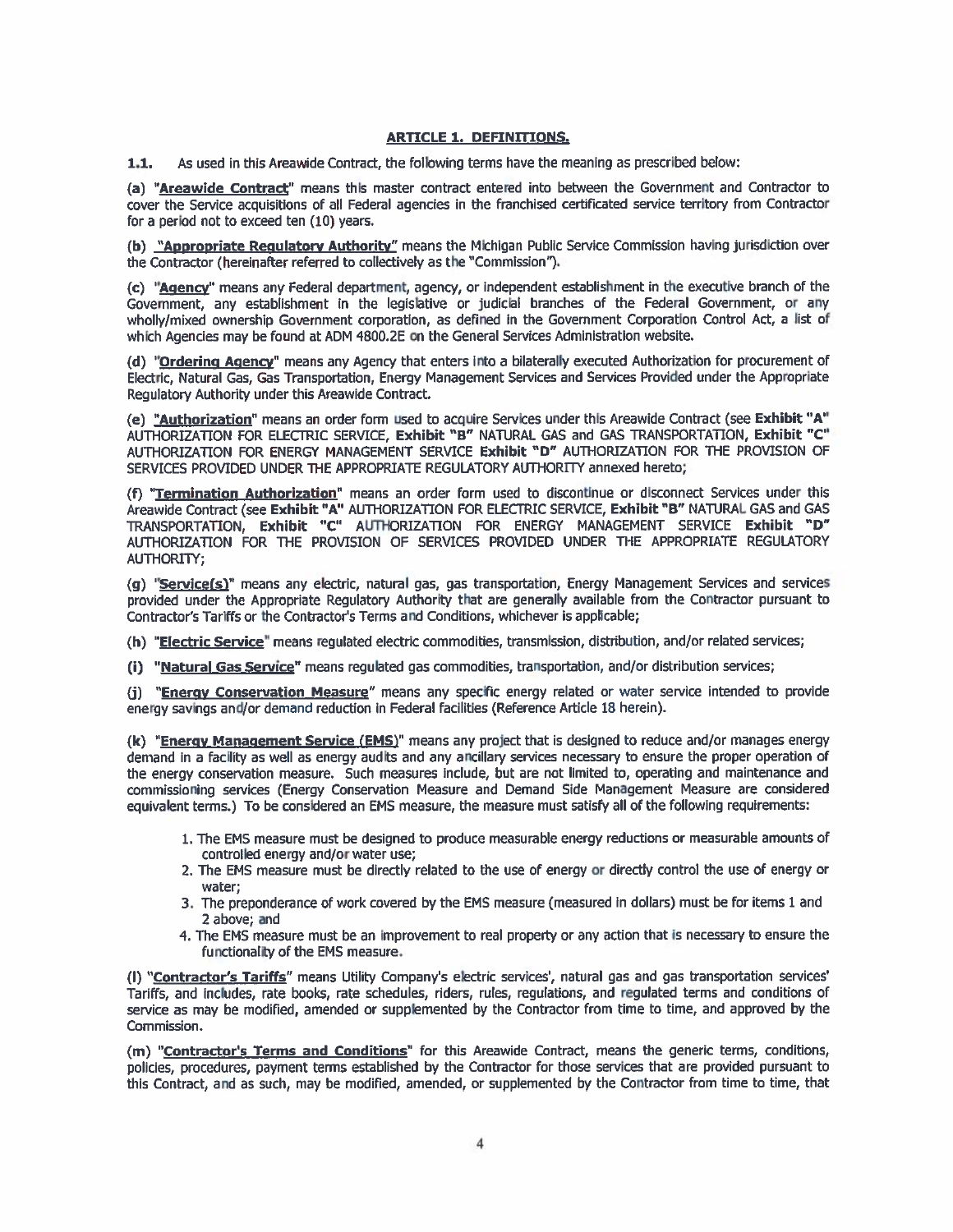**are under the Commission's jurisdiction, but are not required to be approved by the Commission and/or not**  specifically subject to Commission approval before they take effect. The definition of "Terms and Conditions" shall **not indude price-related matters or contract terms developed for specific Authorizations.** 

/

**(n) "Connection Charge" means a Contractor's charge for facflitles on the Contractor's side of the delivery point which facilities (1) are required to make connections with the nearest point of supply and (2) are fn accordance with the Contractor's Tariffs and the Contractor's rules and regulations, installed, owned, maintained and operated by the Contractor.**

**(o) "Class of Service" or "Service Classification" means those categories of service established In the Contractor's Tariff as filed wfth the Commission.**

#### **(p) "Hazardous Materials" means**

- **I. those substances defined as "hazardous substances" pursuant to Section 101(14) of the Comprehensive Environmental Response, Compensation and Liabilfty Act of 1980, as amended by the Superfund Amendments and Reauthorization Act of 1986 (42 U.S.C. Sections 9601 et seq.);**
- **II. those substances designated as a "hazardous substance" pursuant to Section 311(b)(2)(A) or as a "toxic pollutant" pursuant to Section 307(a)(l) of the Oean Water Act (33 U.S.C. Sections 1251 et seq.);**
- **fil. those substances defined as "hazardous materials" pursuant to Section 103 of the Hazardous Materials Transportation Act {49 U.S.C. Sections 1801 et seq.);**
- **Iv. those substances regulated as a "chemical substance or mixture" or as an "Imminently hazardous chemical substance or mixture" pursuant to Section 6 or 7 of the Toxic Substances Control Act (15 U.S.C. Sections 2601 et seq.);**
- **v. those substances defined as "contaminants" pursuant to Section 1401 of the Safe Drinking Water Act {42 U.S.C. Sections 300f et seq.}, if present ln excess of permissible levels;**
- **vi. those substances regulated pursuant to the Oil Pollutlon Act of 1990 {33 U.S.C. Sections 2701 et seq.);**
- **vii. those substances defined as a "pesticide" pursuant to Section 2(u) of the Federal Insecticide, Fungicide, and Rodentlcide Act as amended by the Federal Environmental Pesticide Control Act of 1972 and by the Federal Pesticide Act of 1978 {7 U.S.C. Sections 136 et seq.);**
- **viii. those substances defined as a "source", "special nuclear" or "by-product" material pursuant to Section 11 of the Atomic Energy Act of 1954 {42 U.S.C. Section 2014 et seq.);**
- ix. those substances defined as "residual radioactive material" in Section 101 of the Uranium Mill Tailings **Radiation Control Act of 1978 {42 U.S.C. Sections 7901 et seq.);**
- **x. those substances defined as "toxlc materials" or "harmful physical agents" pursuant to Section 6 of the Occupational Safety and Health Act (29 U.S.C. Section 651 et seq.);**
- **xi. those substances defined as "hazardous air pollutants" pursuant to Section 112{a){6), or "regulated substance" pursuant to Section 112(a){2){B) of the Clean Air Act {42 U.S.C. Sections 7401 et seq.);**
- **xii. those substances defined as "extremely hazardous substances" pursuant to Section 302{a){2) of the Emergency Planning & Community Right-to-Know Act of 1986 {'12 U.S.C. Sections 11001 et seq.);**
- **xifl. those other hazardous substances, toxic pollutants, hazardous materials, chemical substances or mixtures, Imminently hazardous chemical substances or mixtures, contaminants, pesticides, source materials, special nuclear materials, by-product materials, residual radioactive materials, toxic materials, harmful physical agents, air pollutants, regulated substances, or extremely hazardous substances defined In any regulations promulgated pursuant to any environmental Law, and**
- **xiv. all other contaminants, toxins, pollutants, hazardous substances, substances, materials and contaminants, polluted, toxic and hazardous materials, the use, disposition, possession or control of which Is regulated by one or more Laws.**

(<mark>q) "<u>Hazardous Wastes"</u> m</mark>eans those substances defined as "hazardous waste" pursuant to Section 1004(5) of<br>the Resource, Conservation and Recovery Act (42 U.S.C. Section 6901 et seq.), and those other hazardous wastes **defined In any regulations promulgated pursuant to any environmental Law.**

**1.2. This Article fs hereby expanded to Include the additional definitions contained In FAR Clause 52.202-1, Definitions (November 2013), 48 C.F.R. 52.202-1, which are Incorporated herein by reference.**

#### **ARTICLE 2. SCOPE AND DURATION OF CONTRACT.**

**period of ten (10) years {"Term'1, except that the Government, pursuant to the clause contained fn FAR 52.249-2 {'18 2.1.Thls Areawide Contract shall be In effect on and after the 2 July 2018 ("Effective Date'1, and shall continue for a C.F.R. 52.249-2), Incorporated Into this Areawide Contract under Article 14.1-34, or the Contractor, upon sixty {60) days written notice to the Government, and without liability to the Government or any Ordering Agency, may terminate**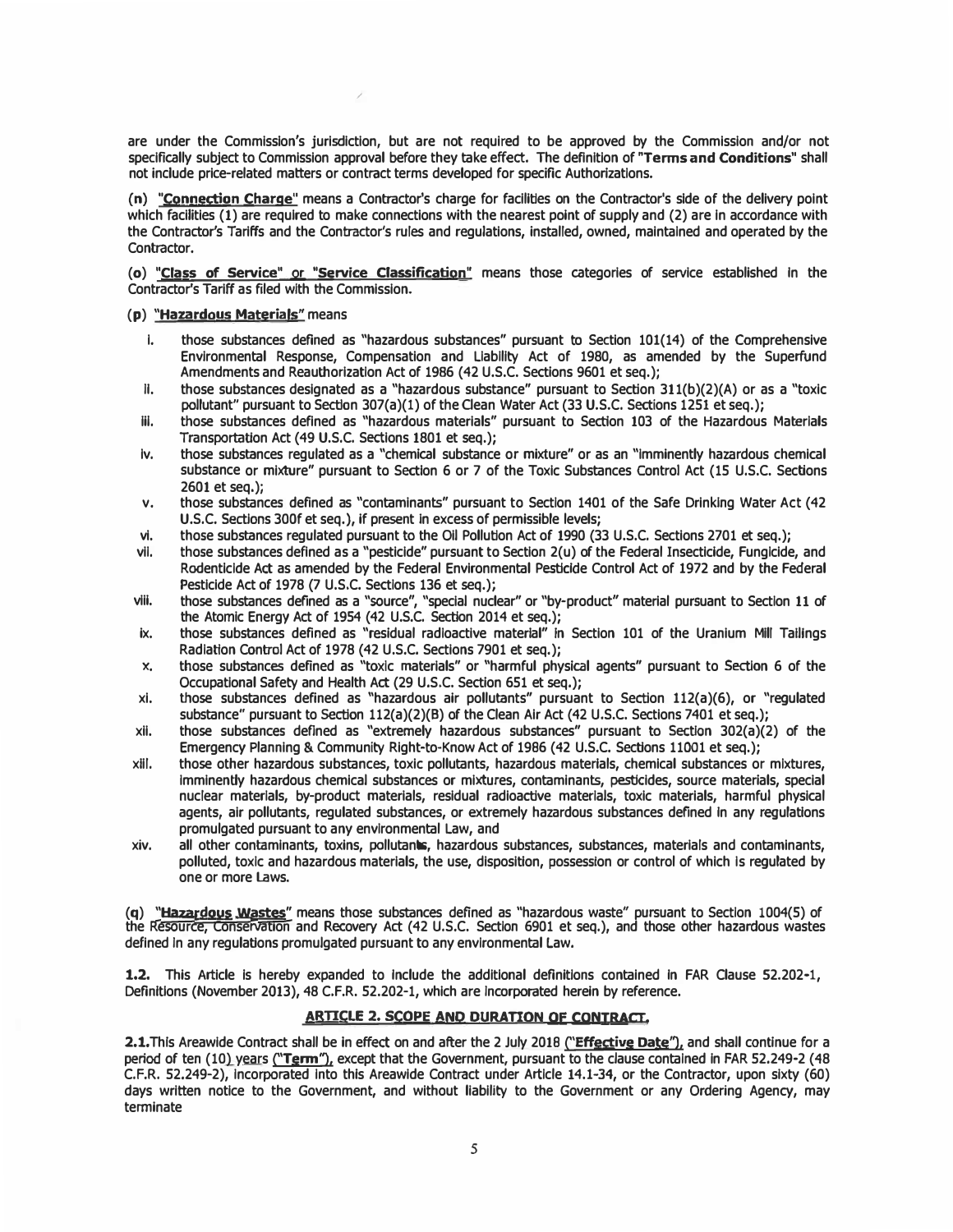this Areawide Contract, in whole or in part, when it is in their respective interest to do so, provided, however, that neither the stated duration of this Areawide Contract nor any other termination of it, in whole or in part, pursuant to such incorporated clause, this Article 2.1, or otherwise, shall be construed to affect any obligation for any payment, charge, rate, or other matter that may be imposed pursuant to the Contractor's Tariffs, rates, rules, regulations, riders, practices, or terms and conditions of Service as may be modified, amended, or supplemented by the Contractor and approved from time to time by the Commission or mutually agreed upon by the Ordering Agency and Contractor in an individual Authorization.

2.2. Authorizations may be executed under this Areawide Public Utility Contract at any time during the term of this Contract. The Areawide Public Utility Contract shall be for a term of ten (10) years. The term of any Authorization executed under this contract may be for a term of up to ten (10) years, which term may extend beyond the term of this Areawide Public Utility Contract. Authorizations executed pursuant to the authority under 42 U.S.C. Section 8256 may be for a term of up to 25 years, as long as the other requirements of this Section are met, and the term may extend beyond the term of the Areawide Public Utility Contract. Termination, modification or expiration of the Areawide Public Utility Contract shall not affect in any way any Authorizations previously entered into under this Contract.

2.3. The provisions of this Areawide Contract shall not apply to the Contractor's Service to any Agency until both the Ordering Agency and the Contractor execute a written Authorization for Electric, Natural Gas, Gas Transportation, Energy Management Services consistent with the Contractor's Tariff. Upon bilateral execution of an Authorization, the Contractor agrees to furnish to the Ordering Agency, and the Ordering Agency agrees to purchase from the Contractor, the above noted Services for the installation(s) or facilities named in the Authorization pursuant to the terms of this Areawide Contract, Contractor's Tariff and any terms and conditions contained in the Authorization.

2.4. Nothing in this Areawide Contract shall be construed as precluding the Ordering Agency and the Contractor from entering into an Authorization for negotiated rates or Service of a special nature, provided such negotiated rates or Service are in accordance with the rules and regulations of the Contractor, if applicable.

2.5. This Areawide Contract may be used by an Ordering Agency to obtain electric, natural gas, and gas transportation services that are offered by Contractor, as further described in 40 U.S.C. Section 591, to the extent it is applicable, (quoted here in relevant part): "A department, agency, or instrumentality of the Federal Government may not use amounts appropriated or made available by any law to purchase electricity in a manner inconsistent with State law governing the provision of electric, natural gas and gas transportation services..."

2.6. To facilitate an Ordering Agency obtaining services under Contractor's standard agreements for utility service, an Exhibit "D" has been included in this Areawide Contract. This Exhibit "D" is designed so it also can be used by an Ordering Agency when a change requested by the Ordering Agency to Contractor's Terms and Conditions for utility service has been approved by or on file with the Appropriate Regulatory Authority.

### **ARTICLE 3. EXISTING CONTRACTS.**

3.1. The parties agree that an Agency currently acquiring Service from the Contractor under a separate written contract may continue to do so until that contract expires or until such time as the Agency and the Contractor mutually agree to terminate that separate written contract and have such Service provided pursuant to this Areawide Contract by executing an appropriate Authorization or Authorizations.

3.2. Existing special rates and services of a special nature currently provided under a separate written contract may be continued under the Authorizations described in Article 3.1 if requested by the Ordering Agency and agreed upon by the Contractor.

#### ARTICLE 4. AUTHORIZATION PROCEDURE AND SERVICE DISCONNECTION.

4.1. To obtain or change Service under this Areawide Contract, the Ordering Agency shall complete the appropriate Authorization and forward it to the Contractor. Upon the request of the Ordering Agency, the Contractor shall endeavor to provide reasonable assistance to the Ordering Agency in selecting the service classification which may be most favorable to the Ordering Agency. Upon execution of an Authorization by both the Contractor and the Ordering Agency, the date of initiation or change in Service shall be effective as of the date specified in the Authorization. An executed copy of the Authorization shall be transmitted by the Ordering Agency to GSA at the address provided in Article 16.1.

4.2. During the Term of this Areawide Contract, effective Authorizations need not be amended, modified, or changed by an Ordering Agency to reflect changes in: accounting and appropriation data, the Contractor's Tariff, the Contractor's cost of purchased fuel, or the estimated annual cost of Service. Such changes are considered internal to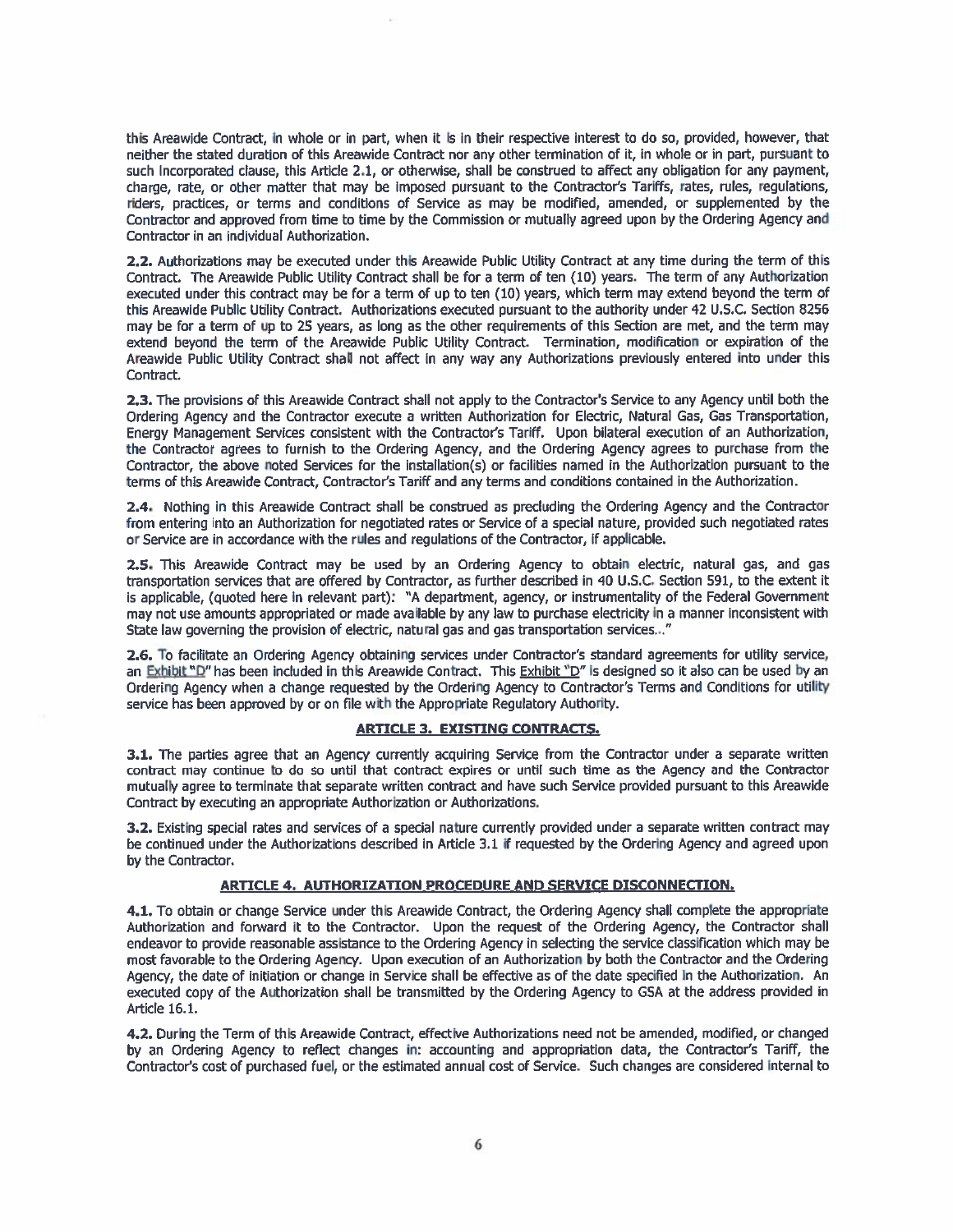the party involved. Where changes are required in effective Authorizations because of a change in the Service requirements of an Ordering Agency, an amended Authorization shall be mutually agreed upon and executed.

4.3. An Ordering Agency or the Contractor may discontinue Service provided pursuant to this Areawide Contract to a particular Federal facility or installation by delivering a written Termination Authorization to the other. Such discontinuance of Service by an Ordering Agency or the Contractor shall be in accordance with the terms of this Areawide Contract and the Contractor's Tariffs,

4.4. In the event the Areawide Contract is not renewed at the expiration of the contract term, any active Authorizations for services shall be controlled by the Contract terms and conditions in effect at the time of award.

#### **ARTICLE 5. RATES, CHARGES, AND PUBLIC REGULATION.**

5.1. A complete listing of all Contractor's Tariffs, as amended, supplemented, modified and revised from time to time, is available to the Government and any Ordering Agency electronically at the Contractor's website accessible via http://www.dteenerav.com.

5.2. Subject to the provisions of Article 2.3, all electric, natural gas, gas transportation, Energy Management Services, and Services provided under the Appropriate Regulatory Authority purchased under this Areawide Contract, as well as any other action under this Areawide Contract shall be in accordance with, and subject to, the Contractor's Tariffs, except to the extent that same are preempted by Federal law. Throughout the Term of the Areawide Contract, the Government shall have full access to the Contractor's currently effective Tariffs. In the event the Contractor's Tariffs become inaccessible via the internet or the Ordering Agency does not have access to the internet, the Contractor agrees to provide newly effective or amended Tariffs in accordance with the Contractor's Tariff distribution practices, policies and procedures applicable to all customers.

5.3. If, during the Term of this Areawide Contract, the Commission will approve a change in rates for services specified in Authorizations in effect hereunder, the Contractor agrees to continue to furnish, and the Ordering Agency agrees to continue to pay for, those Services at the newly approved rates from and after the date such rates are made effective. As provided in Article 4.2, modification of any Authorization hereunder is not necessary to implement higher or lower rates.

5.4. The Contractor hereby represents and warrants to the Government that the Service rates available to any Ordering Agency hereunder shall at all times not exceed those available to any other customer served under the same Service Classification for the same or comparable service, under like conditions of use. Nothing herein shall require the Contractor to apply service rates that are inapplicable to the Ordering Agency.

5.5. Reasonable written notice via an Authorization shall be given by the Ordering Agency to the Contractor, at the address provided in Article 16.2, of any material changes proposed in the volume or characteristic of utility services required by the Ordering Agency.

5.6. To the extent required by the Contractor's Tariffs, the Contractor's rules and requlations, or the Contractor's policies and practices applicable to all customers, and in accordance therewith, or unless otherwise agreed to between Contractor and an Ordering Agency, any necessary extension, alteration, relocation, or reinforcement of the Contractor's transmission or distribution lines, related special facilities, Service arrangements, demand side management services (including any rebates to which the Ordering Agency may be entitled), energy audit services, or other Services required or requested by an Ordering Agency shall be provided and, as applicable, billed for, by the Contractor. To the extent available from the Contractor, the Contractor shall provide and, as applicable, bill for such technical assistance on or concerning an Ordering Agency's equipment (such as the inspection or repair of such equipment) as may be requested by such Ordering Agency. The charges for such technical assistance shall be calculated at the time the technical assistance is rendered, as mutually agreed upon by the Contractor and the Agency, and shall comply with Contractor's Tariffs, if applicable. The Authorization or any other agreement used to obtain and provide the matters, Services, or technical assistance described in this Article 5.6 shall contain information descriptive of the matters, Services, or technical assistance required or requested, including the amount of (or method to determine) any payment to be made by the Ordering Agency to the Contractor for the provision of said matters, Services, or technical assistance.

5.7. Any charges for matters or Services referenced in Article 5.6 hereof which are not established by the Contractor's Tariffs shall be subject to audit by the Ordering Agency for a period of one (1) year after the provision of matters or services rendered. Payment for the matters and Services referenced in Article 5.6 thereof shall not be unreasonably withheld or denied. The Contractor further warrants and represents to the Government that charges for the matters or Services referenced in Article 5.6 hereof will not exceed the charges billed to other customers of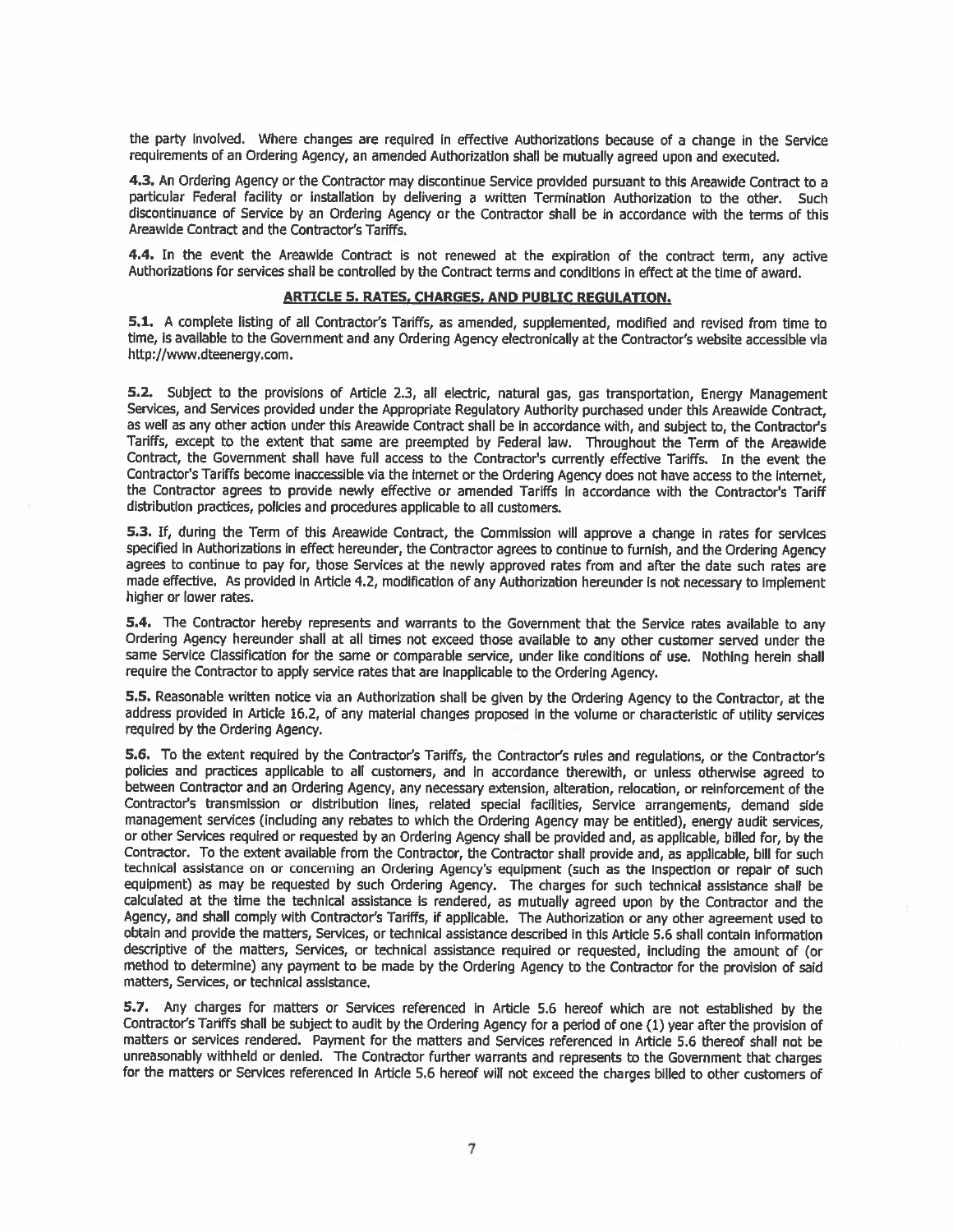the Contractor served under the same Service Classification for like matters or Services provided under similar circumstances.

5.8. The requirements of the Disputes clause at FAR 52.233-1 are supplemented to provide that matters involving the interpretation of Contractor's Tariff(s) are subject to the jurisdiction and regulation of the utility rate commission having jurisdiction.

### ARTICLE 6. BILLS AND BILLING DATA.

6.1 The electric, natural gas, gas transportation, Energy Management Services, and Services provided under the Appropriate Requlatory Authority supplied hereunder shall be billed to the Ordering Agency at the address specified in each Authorization. Bills shall be submitted in original only, unless otherwise specified in the Authorization. All bills shall contain such data as is required by the Commission to substantiate the billing and such other reasonable and available data as may be requested by the Ordering Agency, provided that such other data are contained in bills provided to other customers of the Contractor served under the same Service Classification as the Ordering Agency.

#### **ARTICLE 7. PAYMENTS FOR SERVICES.**

7.1. Payments hereunder shall not be paid in advance of Services rendered. The Ordering Agency shall effect payment of all bills for requlated Services rendered under this Areawide Contract in accordance with the terms of the Contractor's Tariff. Changes in the Contractor's Tariff provisions for the payment of bills shall supersede the provisions of this paragraph to the extent of the applicability of such changes.

7.2. The Ordering Agency will make invoice payments for Services not subject to the direct oversight of the Commission in accordance with the provisions of the FAR Subpart 52.232-25. The Government will compute the interest penalty for late or under payments in accordance with the Office of Management and Budget prompt payment regulations at 5 CFR part 1315.

7.3. Payments hereunder shall not normally be made in advance of services rendered in accordance with 48 C.F.R. Subpart 32.4, unless required by the Contractor's Tariff. The applicability of this provision is limited to connection charge and line extension payments specifically cited in the Contractor's Tariff.

7.4. Each payment made by Treasury check to the Contractor shall include the Contractor's billing stub(s), or a Government or Ordering Agency payment document, that clearly and correctly lists all of the Contractor's account numbers to which the payment applies and the dollar amount applicable to each account. If payment is by Electronic Funds Transfer either through the Automated Clearing House (ACH) or the Federal Reserve Wire Transfer System, the provisions of FAR Subpart 52.232-34 shall apply and the Ordering Agency must specify the method of payment and the designated payment office on the Authorization form.

#### **ARTICLE 8. CONTRACTOR-OWNED METERS.**

8.1. Metering equipment of standard manufacture suitable to measure all utility services supplied by the Contractor hereunder shall be furnished, installed, calibrated and maintained by the Contractor at its expense. In the event any meter fails to register or registers incorrectly, as determined by the regulations of the Commission, billing adjustments shall be made in accordance with such regulations and/or Contractor's Tariffs.

8.2. The Contractor, so far as possible, shall read all meters monthly in accordance with the Contractor's Tariff and the Commission's regulations.

8.3. Meters shall be inspected upon installation at no direct charge to the Ordering Agency. Subsequent inspection, periodic testing, repair, and replacement of meters shall be done in such place and manner as provided by the Commission's requlations. Upon notice that a meter is failing to register correctly, the Contractor shall take immediate steps to effect replacement or repair. Ordering Agencies shall have the right to request a meter test in accordance with the procedures prescribed in the Commission's regulations. The tests and applicable meter accuracy standards are those set forth in the Commission's regulations. The expense of meter tests shall be borne by the party designated as responsible therefore in the Commission's regulations and/or Contractor's Tariffs.

8.4. For the purposes of this Article 8, references to meters shall apply only to Contractor-owned metering devices installed and maintained by the Contractor in accordance with Commission guidelines and/or Contractor's Tariffs for utility service(s). References to meters under this Article shall not apply to meters that are to be installed by the Contractor at the request of an Ordering Agency, to be owned by the Government as a part of an Authorization for Energy Management Service or other Service.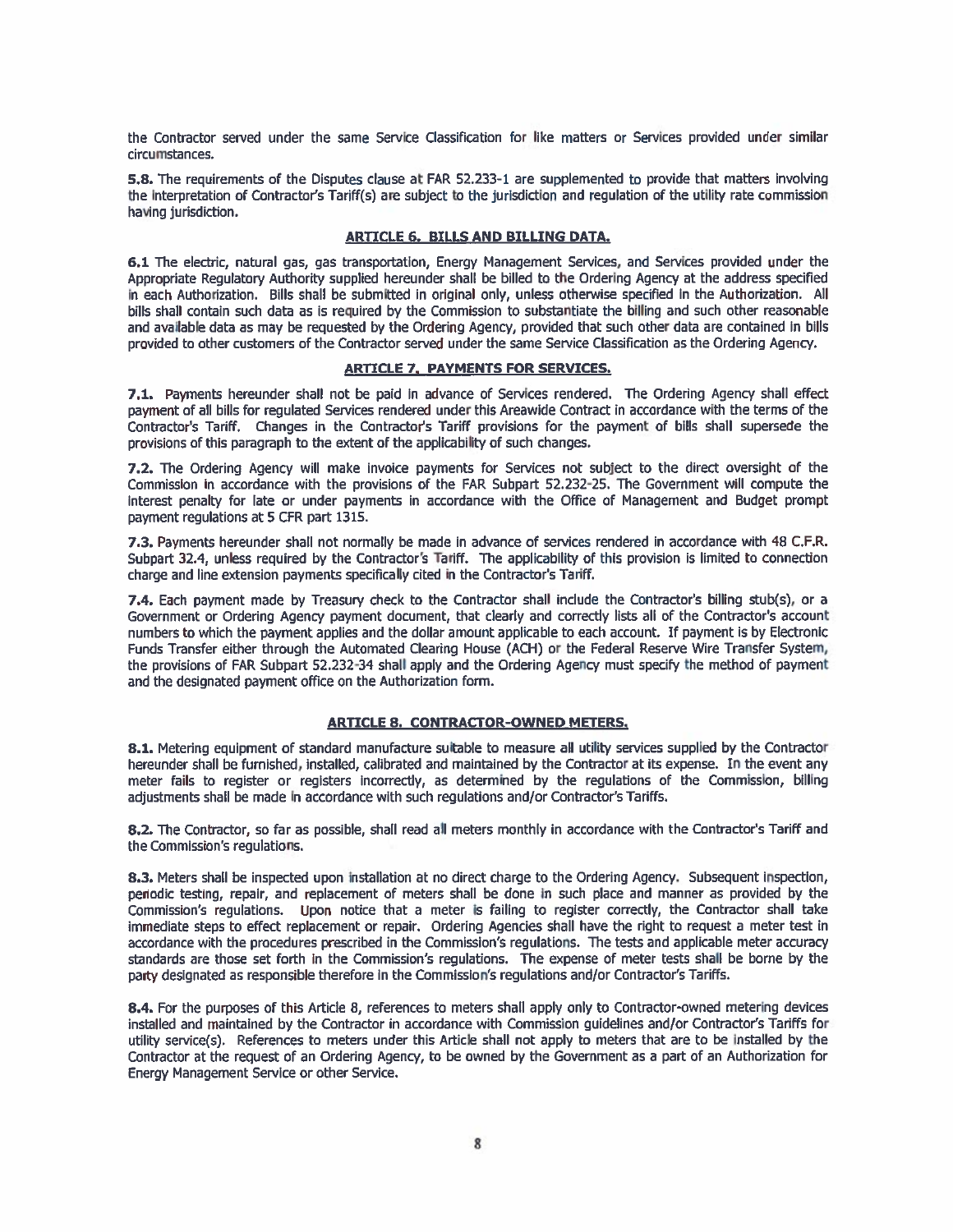#### **ARTICLE 9. EOUIPMENT AND FACILITIES.**

9.1. Subject to the provisions of Article 5.6, the responsibility for owning, furnishing, installing, and maintaining all equipment and facilities (other than meters) required to supply service at the delivery point(s) specified in an Authorization shall be determined in accordance with the Contractor's Tariffs, Contractor' policies and practices and/or the Commission's rules and regulations. The Ordering Agency shall provide, free of charge to the Contractor, mutually agreeable locations on its premises for the installation of meters and such other equipment furnished and owned by the Contractor and necessary to supply Service hereunder. The Contractor shall, at all times during the Term of this Areawide Contract, operate and maintain at its expense such equipment or facilities as for which it owns and for which it has responsibility in accordance with this Article 9.1, and shall assume all applicable taxes and other charges in connection therewith. Notwithstanding anything to the contrary in FAR 52.241-5 (Contractor's Facilities (FEB 1995)), to the extent required by the Contractor's Tariffs and the Commission's rules and regulations, and in accordance thereof, such equipment and facilities as for which the Contractor has responsibility in accordance with this Article 9.1 may be removed or abandoned in place. In both cases, the Agency's premises shall be restored by the Contractor at its expense within a reasonable time after discontinuance of service to the Ordering Agency.

9.2. All necessary rights-of-way, easements and such other rights necessary to permit the Contractor to perform under this Areawide Contract shall be obtained and the expense for same borne in accordance with the Contractor's Tariffs and the Contractor's rules and regulations.

#### **ARTICLE 10. LIABILITY.**

10.1. If the Government and/or an Ordering Agency has limited or restricted the Contractor's right of access under Article 11 and thereby interfered with the Contractor's ability to supply service or to correct dangerous situations which are a threat to public safety, the Government shall be responsible for any liability resulting from such restricted or limited access to the extent permitted by law and authorized by appropriations. This Article (10.1) shall not be construed to limit the Government's liability under applicable law.

10.2. The Contractor's liability to the Government and to any Ordering Agency for any failure to supply Service, for any interruptions in Service, and for any irregular or defective Service shall be determined in accordance with the **Contractor's Tariffs.** 

10.3. Except as provided above, and in accordance with the Contractor's Tariff and Terms and Conditions of Service, the Government shall not be liable for damage or injury to any person or property, including death, occasioned solely by the Contractor's, its employees' or agents' negligent installation, use, operation or intentional misuse of the Contractor's equipment or facilities.

10.4. In accordance with the Contractor's Tariff and/or Terms and Conditions of Service, neither the Contractor nor its employees or agents, shall be liable for damage or injury to any person or property, including death, occasioned solely by the negligent installation, use, operation or intentional misuse of Contractor's equipment or facilities by the Government, its employees or agents.

10.5. The Contractor shall not be liable for incidents arising out of or in any way connected with the violation or compliance with any local, state or federal environmental law or regulation resulting from pre-existing conditions at a Government job site, release or spill of any pre-existing Hazardous Materials or Hazardous Waste, or out of the management and disposal of any pre-existing contaminated soils or ground water, hazardous or non-hazardous, removed from the ground as a result of work performed by the Contractor.

10.6. The Government agrees to accept full responsibility for and bear all costs associated with pre-existing environmental liability. Responsibility for testing, abatement, remediation, and/or disposal of Hazardous Material, including, but not limited to, contaminated soil, lead paint, asbestos, fuel oil, or underground fuel oil tanks, shall remain with the Government. Where there is reason to suspect that Hazardous Material is present at the work site, or where Hazardous Material is encountered during the course of work being performed, the Contractor shall stop work, notify the Contracting Officer and Activity personnel, and request that the Government test the work site for such Hazardous Material and appropriately abate and dispose of such Hazardous Material. Once the work site has been cleared of all Hazardous Material, the Contractor shall resume work in that area.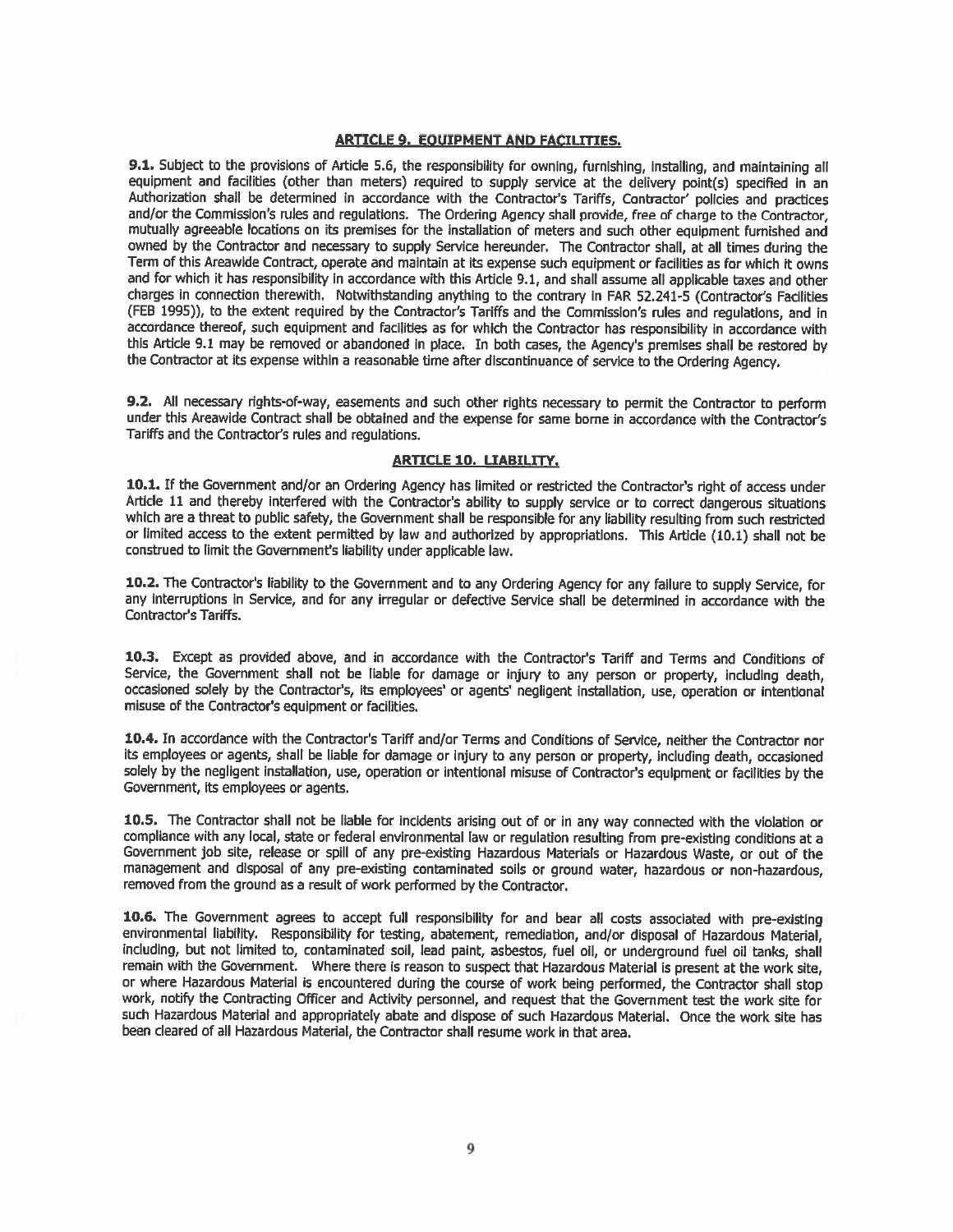10.7. Notwithstanding any provision herein to the contrary, with respect to DTE Electric Company's and DTE Gas Company's respective obligations, actions, or inactions under this Contract, or the respective Contractor's Tariff, there is no joint and several liability. This section does not apply if DTE Electric Company and DTE Gas Company provide services under a single Authorization.

#### **ARTICLE 11. ACCESS TO PREMISES.**

11.1. The Contractor, its affiliates, and subcontractors, if any, shall have access to the premises served at all reasonable times during the Term of any Authorization executed under this Areawide Contract and for a reasonable period of time following its expiration or termination, whichever occurs earliest, to perform certain work, which shall include but not be limited to the following: for the purpose of reading meters, making installations, repairs, or removals of the Contractor's equipment, or for any other proper purposes hereunder provided, however, that proper military or other governmental authority may limit or restrict such right of access in any manner considered by such authority to be reasonably necessary or advisable. However, any such limitation or restriction shall not be to the extent to prohibit the Contractor's ability to complete all work incidents to the termination or expiration of this Areawide Contract or any Authorization executed hereunder.

#### **ARTICLE 12. PARTIES OF INTEREST.**

12.1. This Areawide Contract shall be binding upon and inure to the benefit of the successors, legal representatives, and assignees of the respective parties hereto.

12.2. When the Contractor becomes aware that a change in ownership or company name has occurred, or is certain to occur, the Contractor shall endeavor to notify the Contracting Officer at the address provided in Article 16,1 not later than one hundred-eighty (180) days after the effectiveness of any such ownership or name change. In the event the Contractor fails to make the notification required by this Article 12.2, the Government cannot guarantee the timely payment of outstanding invoices in accordance with the provisions of Article 7.1; however, the Government shall be responsible for all payments related to the Services provided by the Contractor hereunder.

#### **ARTICLE 13. REPRESENTATIONS AND CERTIFICATIONS.**

13.1. This Areawide Contract incorporates by reference the representations and certifications made by the Contractor which shall be filed annually electronically at https://www.sam.gov.

 $13.2.$ Contractor represents that the following persons (or their applicable successors or delegates) are currently authorized to negotiate and execute on its behalf with the U.S. Government in connection with this Areawide Contract, including any Exhibits executed under this Areawide Contract:

- Thomasina Allen  $(a)$ Principal Account Manager (DTE Electric) Email: thomasina.allen@dteenergy.com Phone: 313-235-4132
- $(b)$ Julie Jozwiak Principal Account Manager Sales Email: julie.jozwiak@dteenergy.com Phone: 313-235-1591

Contractor reserves the right to amend the above-list of persons at any time by delivering written notice to the Government at the address provided in Article 16.1.

#### **ARTICLE 14, SUPPLEMENTAL CLAUSES,**

14.1, 52.252-2 Clauses Incorporated by Reference. (FEB 1998)

This Areawide Contract incorporates one or more clauses by reference, with the same force and effect as if they were given in full text. Upon request, the Contracting Officer will make their full text available. Also, the full text of a clause may be accessed electronically at https://www.acquisition.gov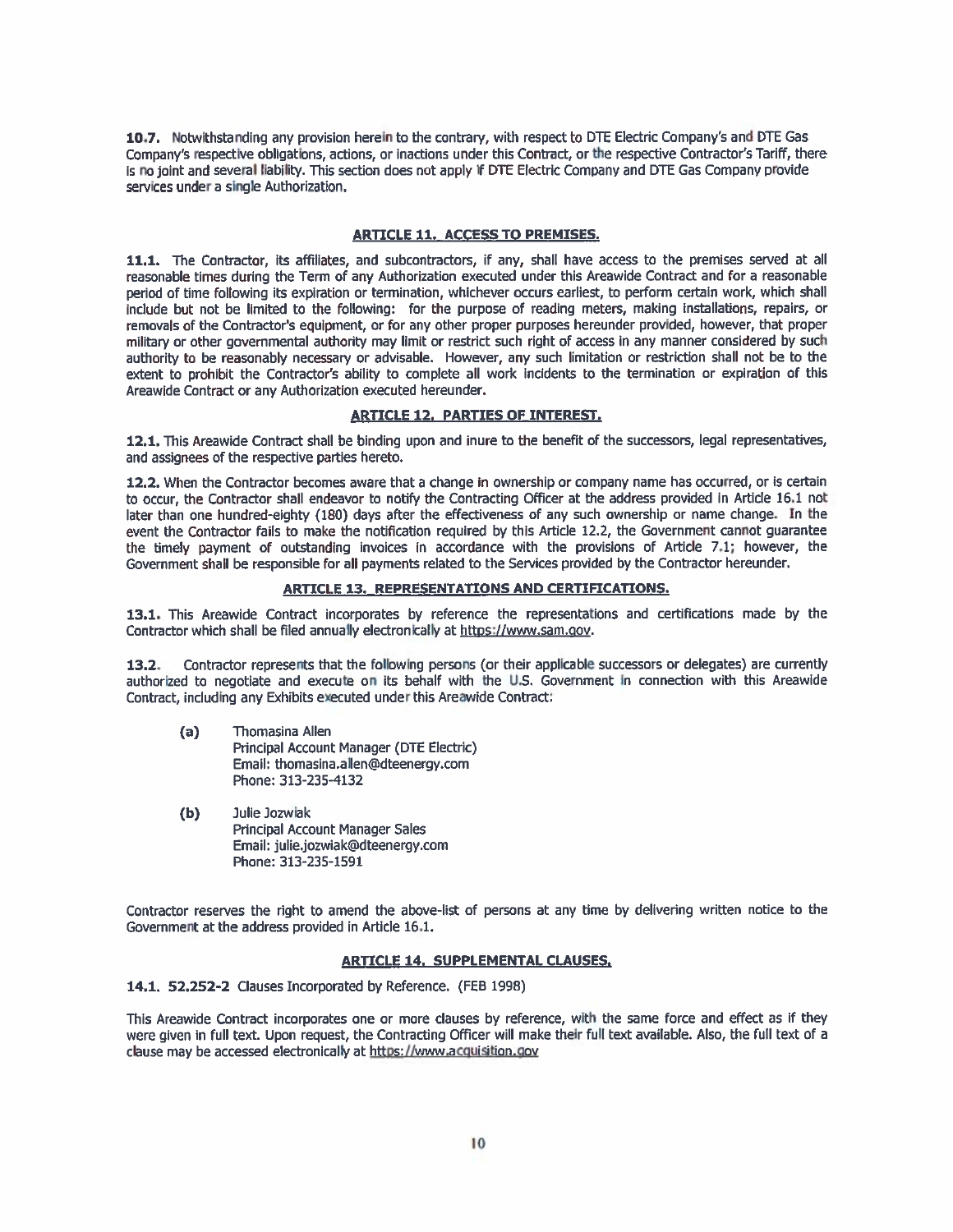|     | <b>FAR REF</b> | Federal Acquisition Regulation                                                                           |
|-----|----------------|----------------------------------------------------------------------------------------------------------|
| 1.  | 52.203-3       | <b>GRATUITTES (APR 1984)</b>                                                                             |
| 2.  | 52.203-5       | COVENANT AGAINST CONTINGENT FEES (MAY 2014)                                                              |
| 3.  | 52.203-6       | RESTRICTIONS ON SUBCONTRACTOR SALES TO THE GOVERNMENT (SEPT 2006)                                        |
| 4.  | 52,203-7       | ANTI-KICKBACK PROCEDURES (MAY 2014)                                                                      |
| 5.  | 52.203-8       | CANCELLATION, RESCISSION, AND RECOVERY OF FUNDS FOR ILLEGAL OR IMPROPER                                  |
|     |                | <b>ACTIVITY (MAY 2014)</b>                                                                               |
| 6.  | 52.203-11      | CERTIFICATION AND DISCLOSURE REGARDING PAYMENTS TO INFLUENCE CERTAIN<br>FEDERAL TRANSACTIONS (SEPT 2007) |
| 7.  | 52.203-12      | LIMITATION ON PAYMENTS TO INFLUENCE CERTAIN FEDERAL TRANSACTIONS                                         |
|     |                | (0CT 2010)                                                                                               |
| 8.  | $52.212 - 3$   | OFFEROR REPRESENTATIONS AND CERTIFICATIONS - COMMERCIAL ITEMS (NOV 2017)                                 |
| 9.  | $52.219 - 8$   | UTILIZATION OF SMALL BUSINESS CONCERNS (NOV 2016)                                                        |
| 10. | 52.219-9       | SMALL BUSINESS SUBCONTRACTING PLAN (JAN 2017) <sup>1</sup>                                               |
| 11. | 52.222-21      | PROHIBITION OF SEGREGATED FACILITIES (APR 2015)                                                          |
| 12. | 52.222-26      | EQUAL OPPORTUNITY (SEP 2016)                                                                             |
| 13. | 52.222-35      | EQUAL OPPORTUNITY FOR VETERANS (OCT 2015)                                                                |
| 14. | 52.222-36      | EQUAL OPPORTUNITIES FOR WORKERS WITH DISABILITIES (JUL 2014)                                             |
| 15. | 52.222-50      | COMBATING TRAFFICKING IN PERSONS (MAR 2015)                                                              |
| 16. | 52.232-23      | <b>ASSIGNMENT OF CLAIMS (MAY 2014)</b>                                                                   |
| 17. | 52.232-25      | PROMPT PAYMENT (JUL 2017)                                                                                |
| 18. | 52.232-33      | PAYMENT BY ELECTRONIC FUNDS TRANSFER-CENTRAL CONTRACTOR<br><b>REGISTRATION (JUL 2013)</b>                |
| 19. | 52.232-34      | PAYMENT BY ELECTRONIC FUNDS TRANSFER-OTHER THAN SYSTEM FOR AWARD                                         |
|     |                | MANAGEMENT (JUL 2013)                                                                                    |
| 20. | 52,233-1       | DISPUTES (MAY 2014)                                                                                      |
| 21. | 52.233-4       | APPLICABLE LAW FOR BREACH OF CONTRACT CLAIM (OCT 2004)                                                   |
| 22. | 52.237-2       | PROTECTION OF GOVERNMENT BUILDINGS, EQUIPMENT, AND VEGETATION<br>(APR 1984)                              |
| 23. | 52.241-2       | ORDER OF PRECEDENCE-UTILITIES (FEB 1995)                                                                 |
| 24. | $52,241-4$     | CHANGE IN CLASS OF SERVICE (FEB 1995)                                                                    |
| 25. | $52.241 - 7$   | CHANGE IN RATES OR TERMS AND CONDITIONS OF SERVICE FOR REGULATED                                         |
|     |                | SERVICES (FEB 1995)                                                                                      |
| 26. | 52.242-13      | <b>BANKRUPTCY (JULY 1995)</b>                                                                            |
| 27. | $52.243 - 1$   | CHANGES-FIXED PRICE (AUG 1987)                                                                           |
| 28. | 52.244-5       | COMPETITION IN SUBCONTRACTING (DEC 1996)                                                                 |
| 29. | 552.241-70     | AVAILABILITY OF FUNDS FOR THE NEXT FISCAL YEAR OR QUARTER (SEPT 2010)                                    |
| 30. | 552.241-71     | DISPUTES (UTILITY CONTRACTS) (SEPT 2010)                                                                 |

#### $14.2$ Unregulated Services.

Pursuant to this Areawide Contract, the Contractor may provide energy related services that are not subject to rate and tariff regulations by the Commission under a pre-approved alternative (FAR 52.241-8) that demonstrates the Contractor will provide these services under terms and conditions that are competitive and otherwise in the best interests of the Ordering Agency. If, as demonstrated by the Ordering Agency, the conditions for use of this preapproved alternative cannot be satisfied, then the Ordering Agency should consider the requirement of the Competition in Contracting Act of 1984 and the extent to which a competitive acquisition process is required to select and award a contract for these unregulated services. If an Authorization under this Areawide Contract is utilized, the prices and terms and conditions for unregulated services offered by the Contractor shall be negotiated subject to the requirements of FAR 41.5, subject to the general requirements of FAR 52.241-8.

### 14.3 Repeal of Clauses During Term of Areawide Contract.

ù.

If, during the Term of this Areawide Contract, any of the clauses contained in this Article are repealed, revoked, or dissolved by the Government, then such clauses shall no longer be part of this Areawide Contract as of

<sup>&</sup>lt;sup>1</sup> Provided certain subsection are not applicable for Commercial Item plans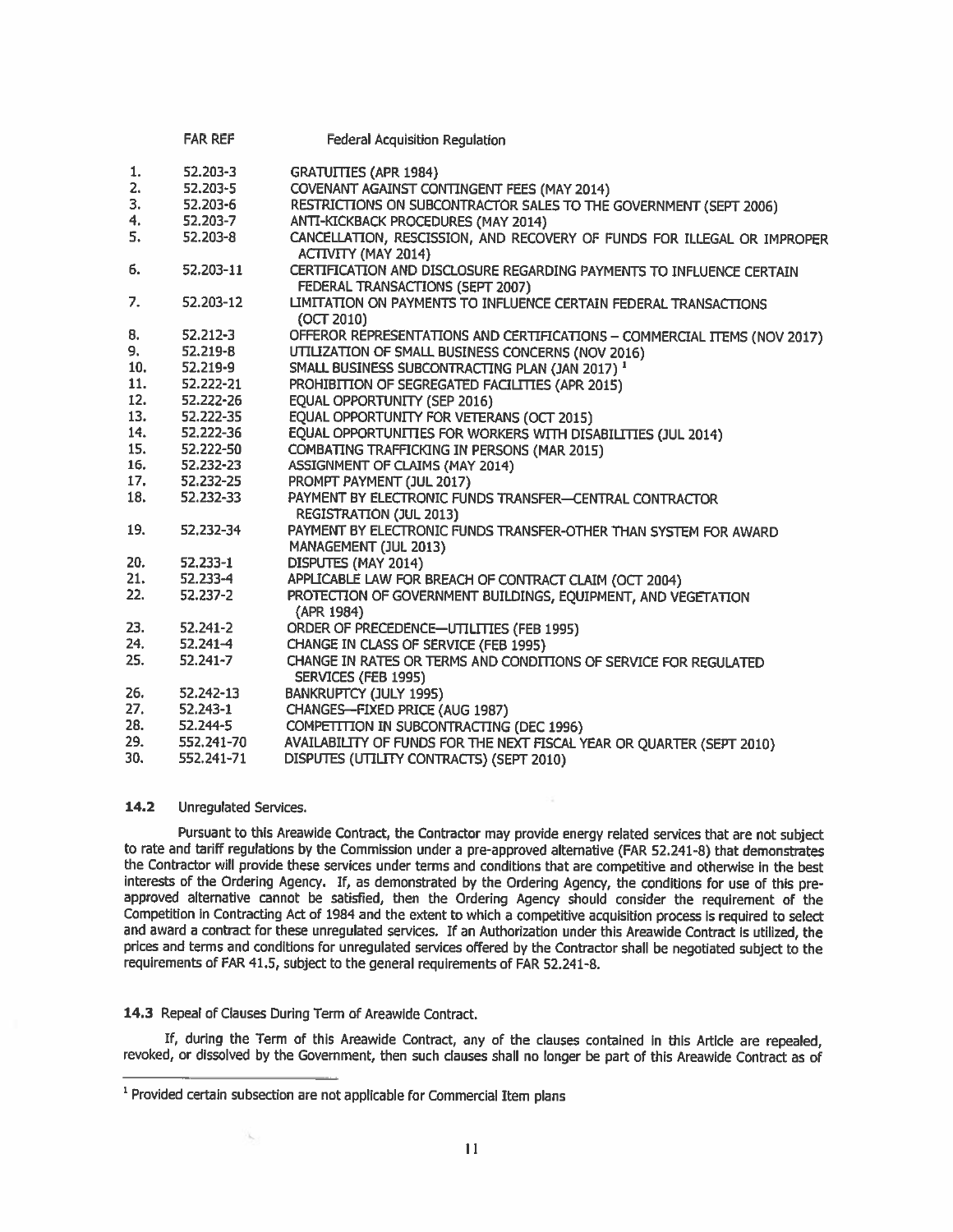the date of such repeal, revocation, or dissolution. The elimination of these clauses by reason of such repeal, revocation, or dissolution shall not affect the continuing validity and effectiveness of the remainder of this Areawide Contract or other clauses referenced in this Article. The parties' conduct thereafter shall be modified accordingly and reflect the repeal, revocation, or dissolution as related to their respective rights and obligations hereunder.

14.4 Clauses Incorporated in Full Text.

#### **Change in Rates or Terms and Conditions of Service for Regulated Services**  $(a) 52.241 - 7$ (FEB 1995)

The items included in Contractor's Tariff are available to the government and any Ordering Agency electronically at the Contractor's website, http://www.dteenergy.com. Contractor shall comply with the Commission's regulatory requirements applicable to notifications to Contractor customers for changes to Contractor's Tariff.

#### (End of clause)

 $(b)$ The requirements of the Disputes clause at Federal Acquisition Regulation (FAR) 52.233-1 are supplemented to provide that matters involving the interpretation of tariffed retail rates, tariff rate schedules, and tariffed terms provided under this Areawide contract are subject to the jurisdiction and regulation of the utility rate commission having jurisdiction.

#### 14.5 State Taxes.

The contract price excludes all State and local taxes levied on or measured by the contract or sales price of the services or completed supplies furnished under this Areawide Contract. The Government agrees either to pay the amount of the state or local taxes to the Contractor or provide evidence necessary to sustain an exemption from such taxes.

#### **ARTICLE 15. SMALL BUSINESS SUBCONTRACTING PLAN.**

15.1. Attached hereto and made a part hereof by reference is a SUBCONTRACTING PLAN FOR SMALL BUSINESS CONCERNS, SMALL BUSINESS CONCERNS OWNED AND CONTROLLED BY SOCIALLY & ECONOMICALLY DISADVANTAGED INDIVIDUALS, HUB ZONE BUSINESS CONCERNS, WOMAN OWNED SMALL BUSINESS CONCERNS, VETERAN-OWNED SMALL BUSINESSES CONCERNS AND DISABLED VETERAN-OWNED BUSINESSES negotiated between the Contractors and the Government, which is applicable on a company wide basis pursuant to the requirements of Section 211 of P.L. 95-507, as amended (15 U.S.C. 637(d)). The Contractor expressly understands that this subcontracting plan is an annual plan and hereby agrees to submit a new subcontracting plan by November 30<sup>th</sup> of each year during the Term of this Areawide Contract.

15.2. Information and announcements concerning current developments in the GSA Small Business Subcontracting Program are available on the GSA Energy Division web site accessible via http://www.gsa.gov/energy.

#### **ARTICLE 16. NOTICES.**

16.1. Unless specifically provided otherwise, all notices required to be provided to the Government under this Areawide Contract shall be mailed to: U. S. General Services Administration, PBS, Office of Facilities, Energy Division (PMAA), 1800 F Street, NW, Washington, DC 20405 or via email at energy@gsa.gov.

16.2. All inquiries and notices to the Contractor regarding this Areawide Contract shall be mailed to: Thomasina Allen, Principal Account Manager, One Energy Plaza, 1222 WCB, Detroit, Michigan 48226, 313-235-4132 or to such other person as the Contractor may hereafter designate in writing.

16.3. The Ordering Agency shall provide GSA with a copy of all fully executed Exhibits including any applicable attachments at the address provided in Article 16.1.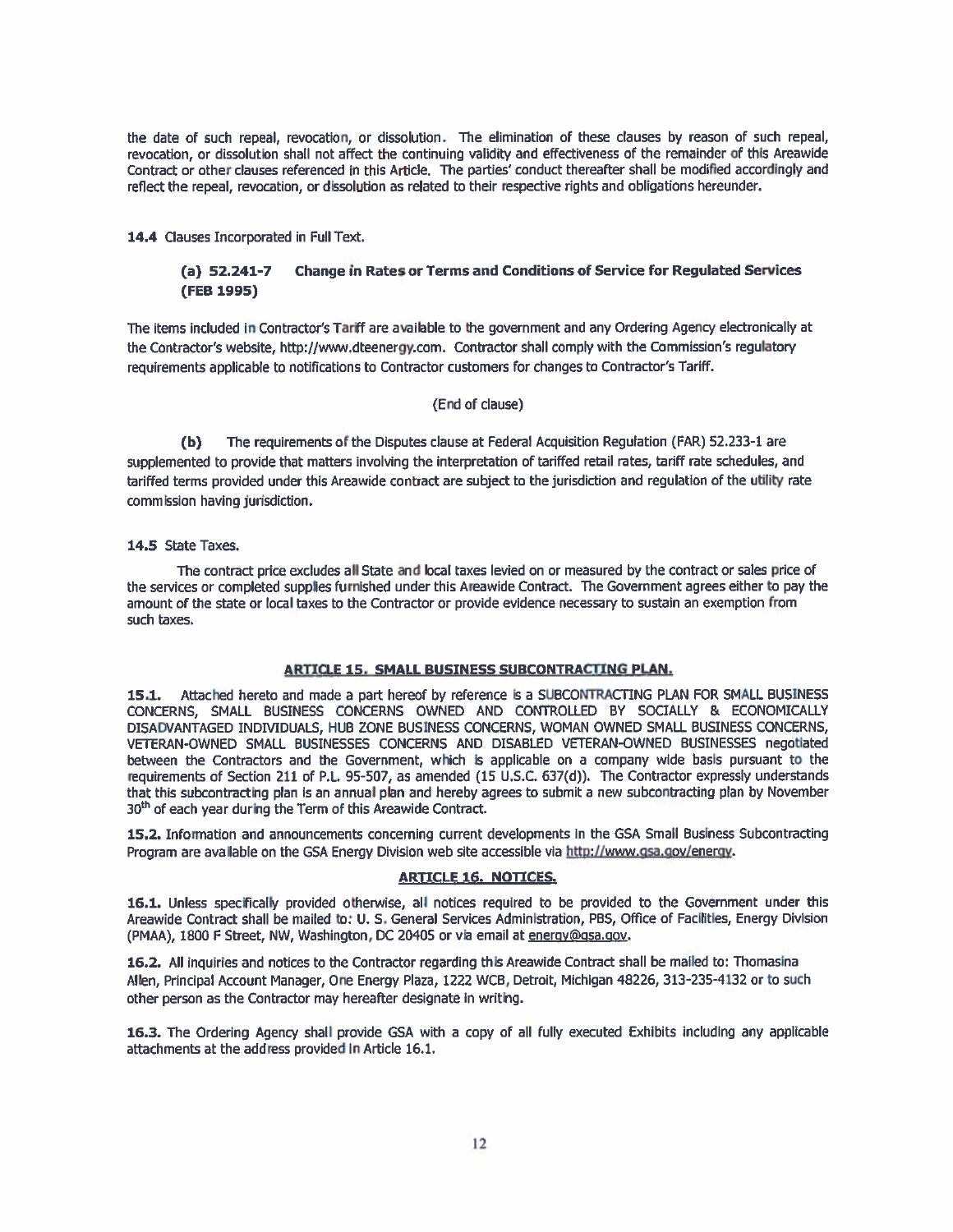#### **ARTICLE 17. REPORTING.**

17.1 The Contractor shall provide, as prescribed and directed by the Contracting Officer, an annual report on Subcontracting Plan Achievements, in accordance with the approved subcontracting plan for small business concerns and small business concerns owned and controlled by socially and economically disadvantaged individuals by 30 October of each year during the Term of this Areawide Contract. The report shall be submitted electronically utilizing the Small Business Administration's Electronic Subcontracting Reporting System. The website address of system can be found at http://www.esrs.gov.

#### **ARTICLE 18, UTILITY ENERGY SERVICE CONTRACTS.**

18.1. Measurement and verification: Energy Conservation Measures (ECM) will not be normally considered unless a net overall energy usage or cost reduction can be demonstrated and verified. Verification standards for energy projects are established in the North-American Energy Measurement and Verification Protocol (NEMVP), published by the Department of Energy's Federal Energy Management Program (FEMP), or as agreed in the Authorization.

18.2. Unless otherwise provided by law or by mutual agreement, the following provisions shall apply:

- (a) Payment for energy conservation measures, when authorized as Energy Management Service (EMS), shall be equal to the direct cost of capital or financing amortized over a negotiated payment term commencing on the date of acceptance of the completed installation;
- (b) The payment term for Authorizations involving energy conservation measures should be calculated to enable the Ordering Agency's payment(s) to be lower than the estimated cost savings to be realized from its implementation. In no event, however, shall this term exceed eighty percent (80%) of the useful life of the equipment/material to be installed.

18.3. Subcontracting: The Contractor may perform any or all of its requested Services through subcontractors. including its unregulated affiliates. ECM subcontractors shall be competitively selected in accordance with FAR 52.244-5 (Competition in Subcontracting) (DEC 1996) (See Article 14). Subcontractor selection shall be based on cost, experience, past performance and other such factors as the Contractor and the Ordering Agency may mutually deem appropriate and reasonably related to the Government's minimum requirements. Upon request by the Government, the Contractor shall make available to the contracting officer all documents related to the selection of a subcontractor. In no event shall the Service be provided by subcontractors listed as excluded from Federal Procurement Programs maintained by GSA pursuant to 48 C.F.R. 9.404 in accordance with 52.209-6 (Protecting the Government's Interest when Subcontracting with Contractors Debarred, Suspended, or Proposed for Debarment (OCT 2015) (See Article 14)).

18.4. For all Authorizations involving Energy Conservation Measures, it is desirable to have a Warranty Clause that addresses the specific needs and requirements of the work being performed and equipment that is to be provided by the Contractor; however, in the absence of a Warranty Clause in the Authorization, the following language will serve as the default Clause:

If applicable and to the extent feasible, the Company shall pass through to the Agency all warranties on equipment installed or provided by it or its subcontractors on Government property with the following representation;

DTE ELECTRIC COMPANY AND/OR DTE GAS COMPANY, AS APPLICABLE. ACKNOWLEDGES THAT THE UNITED STATES OF AMERICA WILL OWN OR LEASE THE EQUIPMENT AND/OR MATERIALS BEING INSTALLED OR SUPPLIED HEREUNDER, AND, ACCORDINGLY, AGREES THAT ALL WARRANTIES SET FORTH HEREIN, OR OTHERWISE PROVIDED BY LAW IN FAVOR OF THE COMPANY SHALL INURE ALSO TO THE BENEFIT OF THE UNITED STATES AND THAT ALL CLAIMS ARISING FROM ANY BREACH OF SUCH WARRANTIES OR AS A RESULT OF DEFECTS IN OR REPAIRS TO SUCH EQUIPMENT OR SUPPLIES MAY BE ASSERTED AGAINST DTE ELECTRIC COMPANY AND/OR DTE GAS COMPANY, AS APPLICALBE OR MANUFACTURER DIRECTLY BY THE UNITED STATES OF AMERICA.

The Ordering Agency shall submit to GSA a copy of all preliminary energy audit results or energy 18.5. conservation measure analysis for review and compliance with Federal regulations and policy. Upon written confirmation of the aforementioned information, the Ordering Agency may negotiate Task Orders with the Contractor for the implementation of the energy conservation measures described in the preliminary documents. The Ordering Agency shall provide GSA with copies of fully executed Exhibit "C" Authorizations for any Energy Management Services resulting from confirmed/approved energy audits, including any applicable attachments, at the address provided in Article 16.1.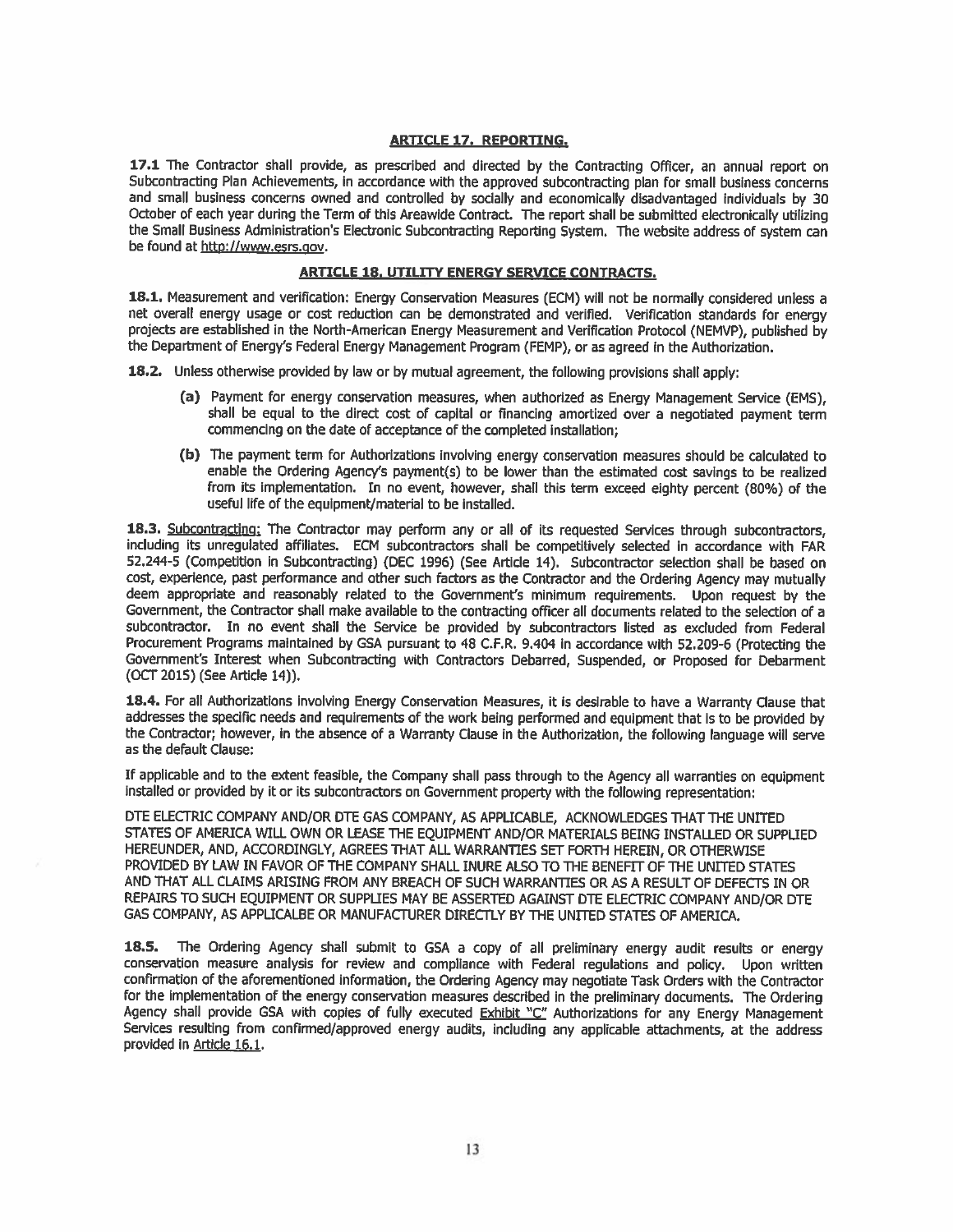18.6. Contractor's Responsibilities under this Areawide Contract:

(a) The Contractor shall not provide Energy Management Service to Federal facilities unless the facility is a current customer or prospective customer of the regulated utility within the franchised service territory of the utility company providing such services.

(b) The work that is to be performed under the Authorization for Energy Management Services shall be limited to work resulting in a direct reduction in energy usage (see Article  $1.1(j)$ ) and any modification or repair that is necessary as a direct result of the installation of the ECM.

#### **ARTICLE 19, MISCELLANEOUS.**

19.1. Contract Administration: The Ordering Agency shall assist in the day-to-day administration of the Service being provided to it under an Authorization.

19.2. Anti-Deficiency: Unless otherwise authorized by Public Law or Federal Regulation, nothing contained herein shall be construed as binding the Government to expend, in any one fiscal year, any sum in excess of the appropriation made by Congress for that fiscal year in furtherance of the matter of any Authorization executed in accordance with this Areawide Contract or to involve the Government in an obligation for the future expenditure of monies before an appropriation is made (Anti-Deficiency Act, 31 U.S.C. 1341.A.1).

19.3. Obligation to Serve: Nothing contained in this Areawide Contract shall obligate the Contractor to take any action which it may consider to be detrimental to its obligations as a public utility.

19.4 Term of Authorizations: It is recognized that during the Term of this Areawide Contract, situations and/or requirements may arise where it may be desirable that the term of service to an Ordering Agency's facility extend beyond the Term of this Areawide Contract. In such event, the particular Authorization involved may specify a term extending beyond the Term of this Areawide Contract, provided that it is within the contracting authority of the Ordering Agency and appropriate termination liability provisions have been negotiated between the Contractor and Ordering Agency to address unamortized balances for connection charge or energy management service projects.

19.5. Indemnification: Any indemnification language contained in standard form agreements executed between the Ordering Agency and the Contractor shall be binding upon the Federal Government only to the extent authorized by law, opinions of the Government Accountability Office, and the Federal Torts Claims Act.

19.6. Contractor's Appropriation of Funds: In accord with the Michigan Public Service Commission, performance of Contractor's obligations under this Areawide Contract is expressly subject to appropriation of funds by Michigan Public Service Commission. In the event funds are not appropriated in whole or in part sufficient for performance of Contractor's obligations under this Areawide Contract or appropriated funds may not be expended due to Michigan Public Service Commission spending limitations, then this Areawide Contract shall thereafter become null and void by operation of law, and Contractor shall thereafter have no liability for compensation or damages to the Government in excess of Contractor's authorized appropriation for this Areawide Contract or the applicable spending limit, whichever is less. Contractor shall notify Ordering Agency as soon as reasonably practicable in the event of non-appropriation or in the event a spending limitation becomes applicable.

19.7. Exhibit Procedure: The execution of an Authorization by Contractor and an Ordering Agency shall not supersede a previously executed exhibit addressing the same service unless specifically stated. Allowable terms of Authorizations shall be consistent with the guidance and policy set forth in Article 2.2 of this Areawide contract.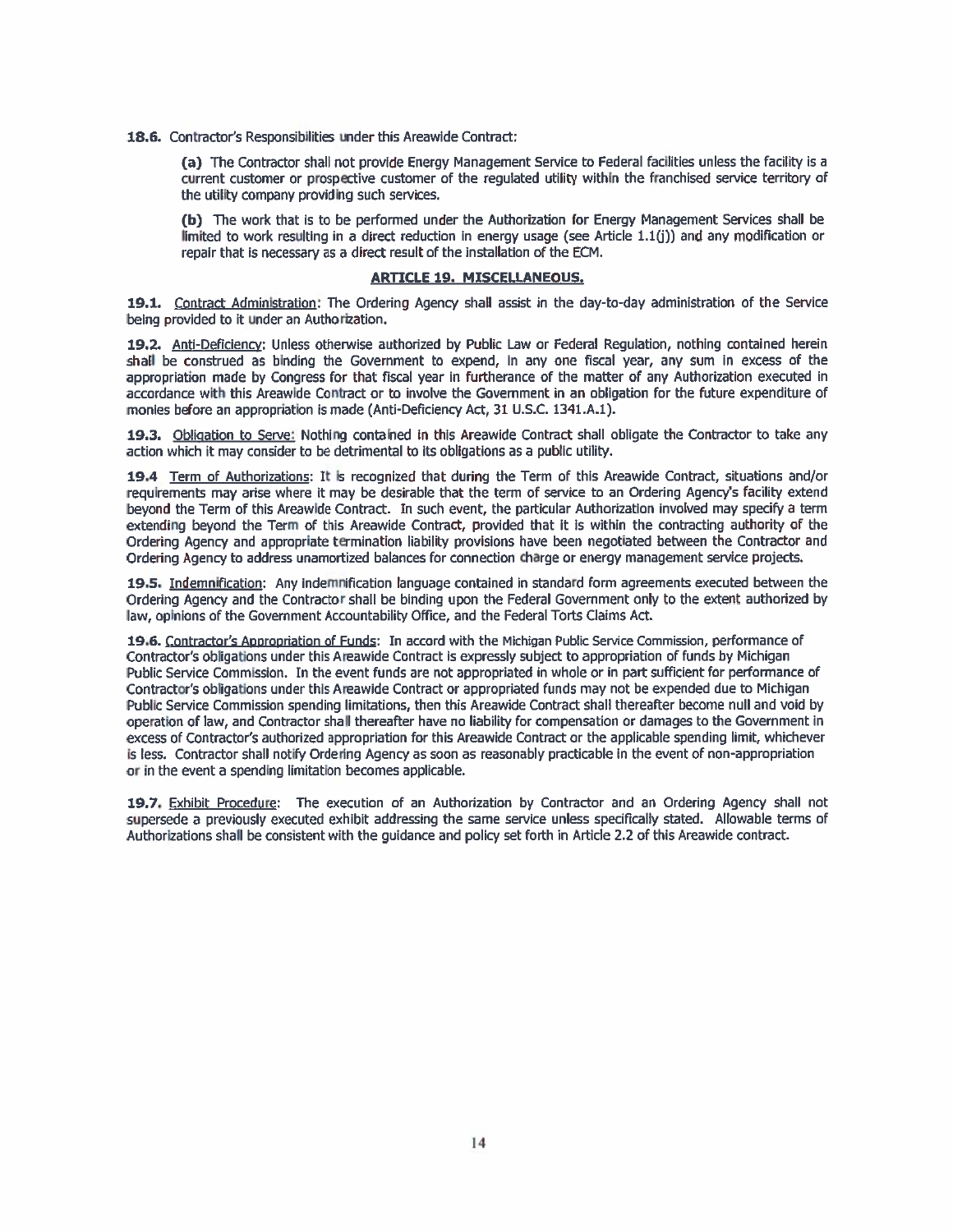IN WITNESS WHEREOF, the parties have executed this Areawide Contract as of the day and the year first above written.

> **UNITED STATES OF AMERICA** Acting through the Administrator of General Services

Miranda Webster GSA, PBS, Energy Division Contracting Officer

ATTEST: By: Kijuana Young GSA, PBS, Energy Division

**DTE Electric Company and DTE Gas Company** 

**DTE Electric Company** 

**DTE Gas Company** 

By: **F. Lauer** ∾o∮ The: President & COO

By: Mark W. Stiers

Title: President & COO

ATTEST: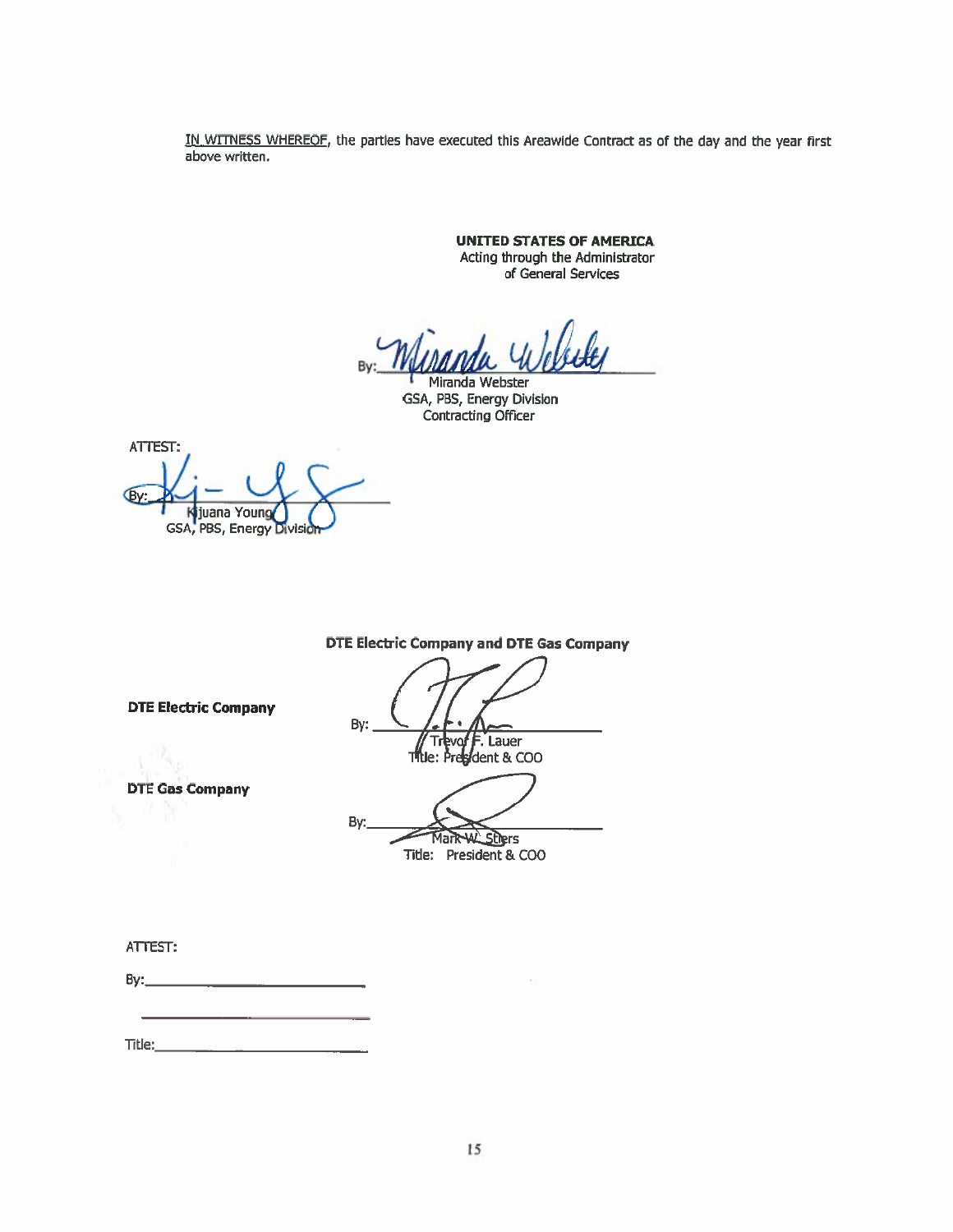## **CERTIFICATE**

I, Lisa A Muschong, certify that I am Corporate Secretary of DTE Electric Company and DTE Gas Company, named as Contractor in the negotiated Areawide Public Utility Contract No. 47PA0418D0032; that Trevor F. Lauer and Mark W. Stiers, each who signed said Areawide Public Utility Contract on behalf of the Contractors, was then President, DTE Electric Company and President, DTE Gas Company of said Contractors respectively; and that said Areawide Public Utility Contract was duly signed for and on behalf of said Contractors and is within the scope of its corporate powers.

151 Lind a Muschong

(Corporate Seal)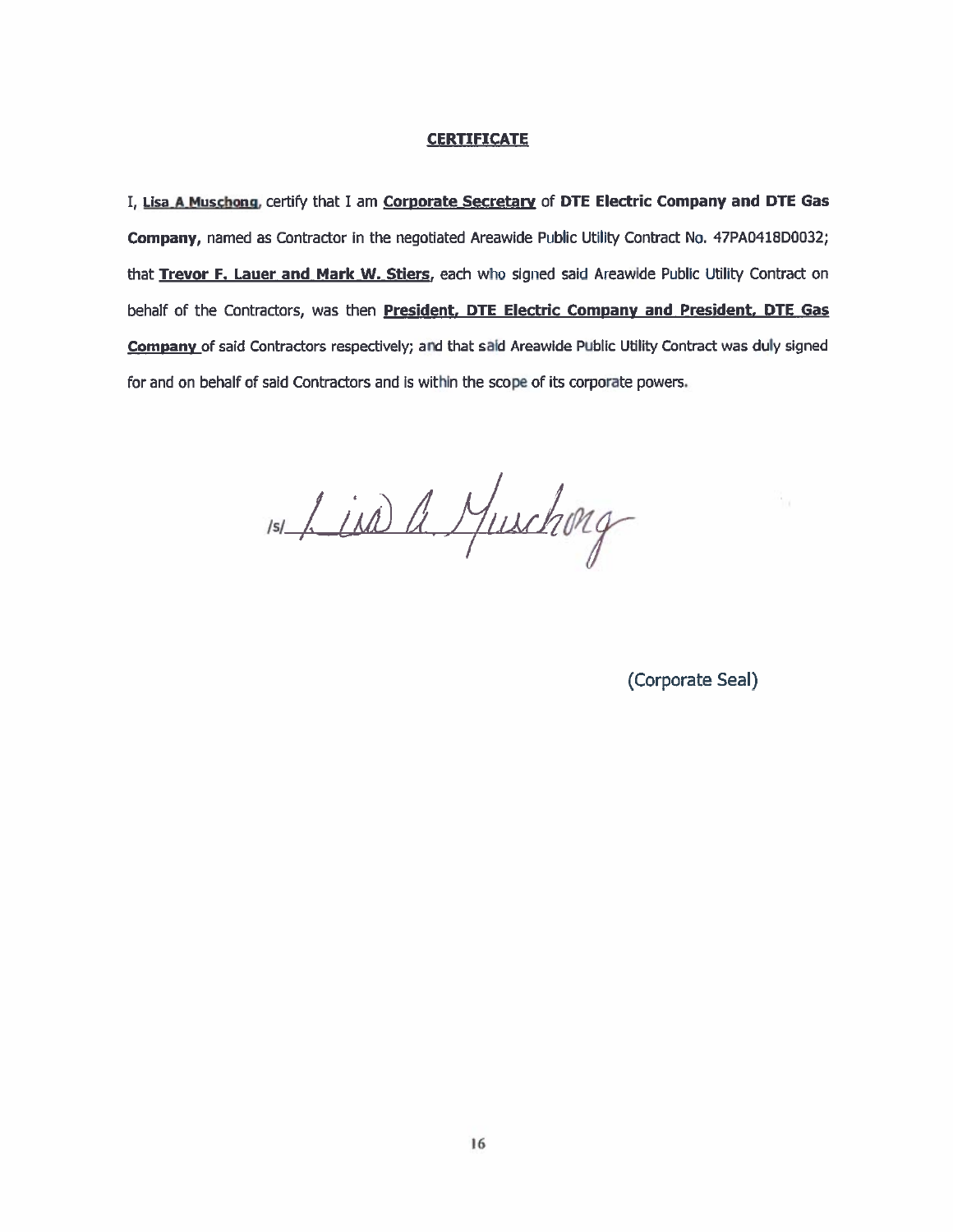### **EXHIBIT "A"**

# DTE Electric Company AUTHORIZATION FOR ELECTRIC SERVICE, CHANGE IN ELECTRIC SERVICE, OR DISCONNECTION AND/OR TERMINATION OF ELECTRIC SERVICE UNDER CONTRACT NO. 47PA0418D0032

| Address: <b>Address</b><br>Pursuant to Contract No. 47PA0418D0032 between the Contractor and the United States Government and subject to all<br>the provisions thereof, service to the United States Government under such contract shall be rendered or modified as hereinafter<br>stated. Contract Articles 2 and 4 shall be followed for the initiation of service under this contract.                                                   |  |  |
|----------------------------------------------------------------------------------------------------------------------------------------------------------------------------------------------------------------------------------------------------------------------------------------------------------------------------------------------------------------------------------------------------------------------------------------------|--|--|
|                                                                                                                                                                                                                                                                                                                                                                                                                                              |  |  |
|                                                                                                                                                                                                                                                                                                                                                                                                                                              |  |  |
| NATURE OF SERVICE: □ Connect, □ Change, □ Disconnect, □ Continue Service,<br>$\Box$ Line Extension, Alteration, Relocation, or Reinforcement, $\Box$ Special Facilities                                                                                                                                                                                                                                                                      |  |  |
| OTHER TERMS AND CONDITIONS:                                                                                                                                                                                                                                                                                                                                                                                                                  |  |  |
| Attach any other relevant terms and conditions under which service will be provided.                                                                                                                                                                                                                                                                                                                                                         |  |  |
| CONNECTION: If this exhibit is used for connection of utility service, the connection charges established in DTE Electric Company<br>tariffs shall apply. If "Connect" is selected above, the estimated connection charges shall be included in the executed Exhibit.                                                                                                                                                                        |  |  |
| Estimated Connection Charges \$                                                                                                                                                                                                                                                                                                                                                                                                              |  |  |
|                                                                                                                                                                                                                                                                                                                                                                                                                                              |  |  |
| TERM OF SERVICE: From_______________________through _______________.                                                                                                                                                                                                                                                                                                                                                                         |  |  |
| SERVICE HEREUNDER SHALL BE UNDER RATE SCHEDULE NO. _______________________________*, Hereafter amended or modified by the regulatory body having jurisdiction. (see Article 5 of this contract.)                                                                                                                                                                                                                                             |  |  |
| ESTIMATED ANNUAL SERVICE COST: \$                                                                                                                                                                                                                                                                                                                                                                                                            |  |  |
| ACCOUNTING AND APPROPRIATION DATA FOR SERVICE: __________________________________                                                                                                                                                                                                                                                                                                                                                            |  |  |
|                                                                                                                                                                                                                                                                                                                                                                                                                                              |  |  |
| CLAUSES INCORPORATED BY REFERENCE (Check applicable clauses):                                                                                                                                                                                                                                                                                                                                                                                |  |  |
| 52.211-10 Commencement, Prosecution and Completion of Work (APR 1984)<br>52.236-5 Material and Workmanship (APR 1984)<br>52.241-3 Scope and Duration of Contract (FEB 1995)<br>52.241-5 Contractor's Facilities (FEB 1995)<br>52.241-6 Service Provisions (FEB 1995)<br>52.241-11 Multiple Service Locations (FEB 1995)<br>52.249- Default ( [Specify appropriate Clause)<br>52.241-12 Nonrefundable, Nonrecurring Service charge (FEB 1995) |  |  |

BILLS WILL BE RENDERED TO THE ORDERING AGENCY FOR PAYMENT AT THE FOLLOWING ADDRESS:

 $\_$ in $\_$ copies.

The foregoing shall be effective upon the return of the fully executed original Authorization by the Contractor to the ordering Agency.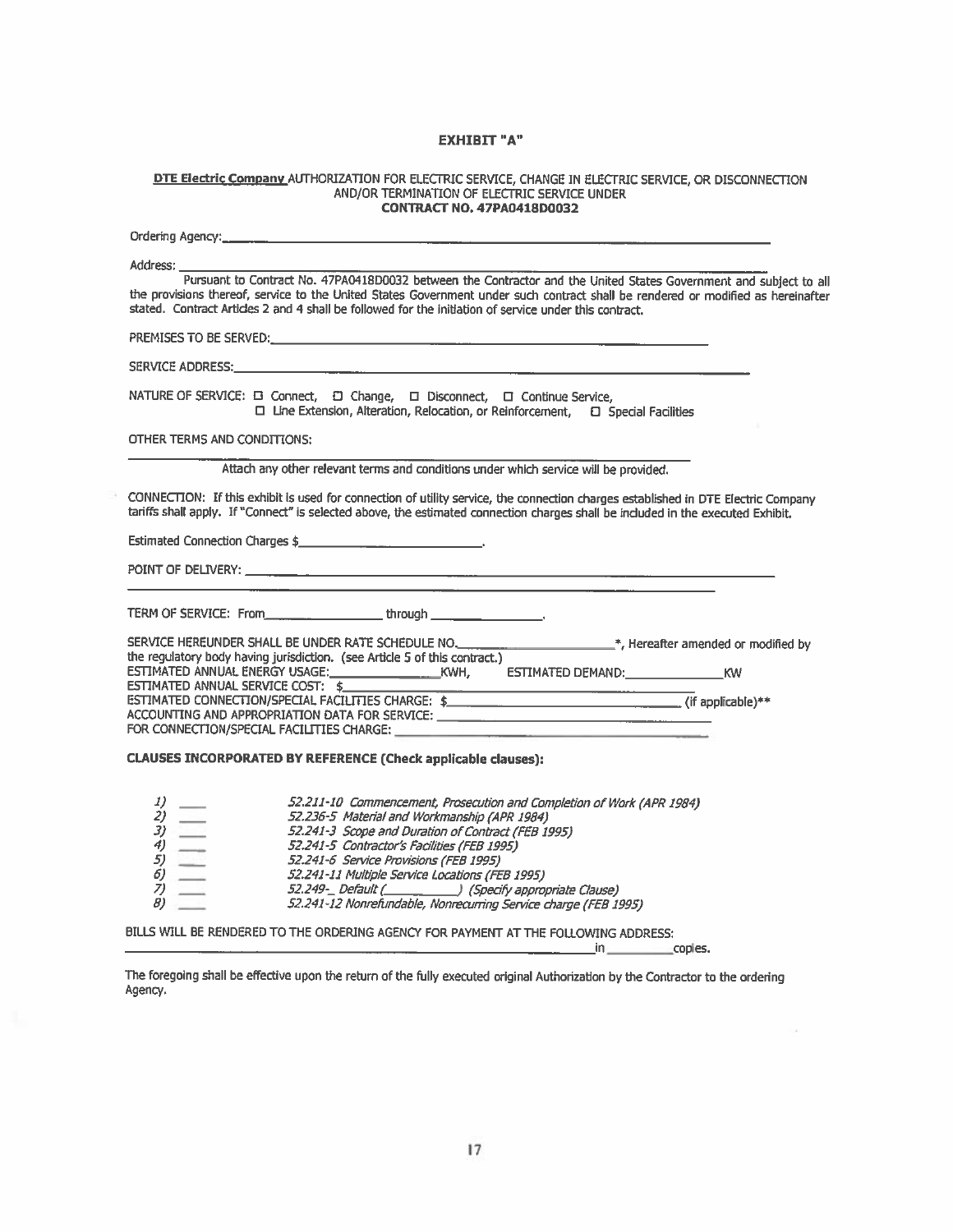#### **DTE Electric Company**

| ACCEPTED:<br>(Ordering Agency)                             | (Contractor)                                                                    |
|------------------------------------------------------------|---------------------------------------------------------------------------------|
| By:<br>Authorized Signature                                | By:<br><u> 1989 - John Amerikaansk politik (</u><br><b>Authorized Signature</b> |
| Title:<br>the company of the company of the company of the | Title:<br><u> 1989 - John Stone, Amerikaansk politiker (</u>                    |
| Date:                                                      | Date:                                                                           |

\* Include a reference to the applicable rate schedule, and attach a copy of such schedule.<br>\*\* If necessary, attach and make part hereof supplemental agreements or sheets that cover required connection or extension<br>charges

NOTE: A fully executed copy of this Authorization shall be transmitted by the ordering Agency to U. S. General Services Administration, PBS, Office of Facilities Management, Energy Division, 1800 F Street, NW, Washington, DC 20405 or via email at energy@gsa.gov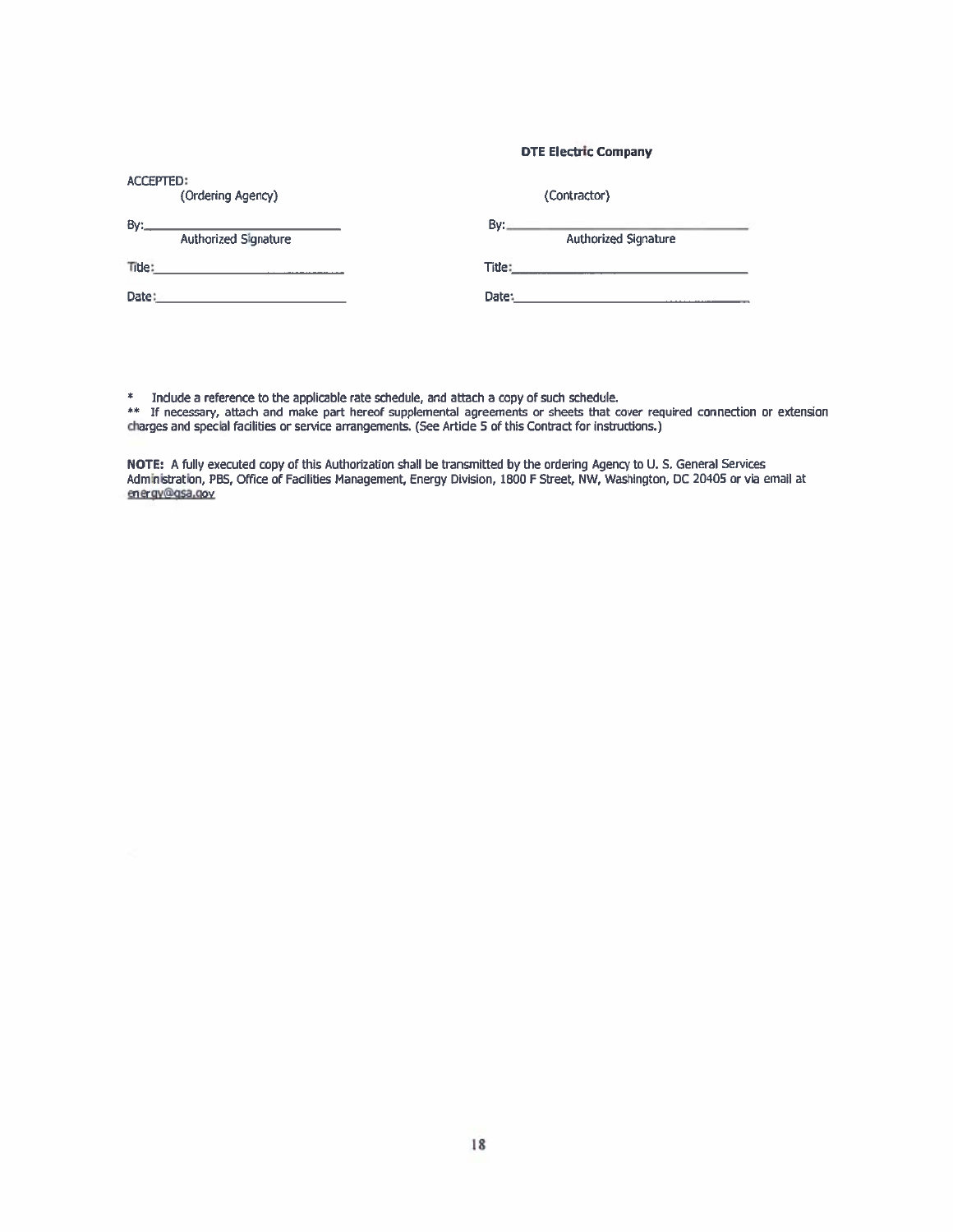# **EXHIBIT "B"**

| <b>DTE Gas Company</b>                                                |  |  |
|-----------------------------------------------------------------------|--|--|
| AUTHORIZATION FOR NATURAL GAS SERVICE, CHANGE IN NATURAL GAS SERVICE, |  |  |
| OR DISCONNECTION OF NATURAL GAS SERVICE UNDER                         |  |  |
| CONTRACT NO. 47PA0418D0032                                            |  |  |

| Address: ___________                                                                                                                                                                                                                                                                                                                                                                       |
|--------------------------------------------------------------------------------------------------------------------------------------------------------------------------------------------------------------------------------------------------------------------------------------------------------------------------------------------------------------------------------------------|
| Pursuant to Contract No. 47PA0418D0032 between the Contractor and the United States Government and subject to all<br>the provisions thereof, service to the United States Government under such contract shall be rendered or modified as hereinafter<br>stated. Contract Articles 2 and 4 shall be followed for the initiation of service under this contract.<br><b>SERVICE ADDRESS:</b> |
| NATURE OF SERVICE:<br>□ Connect, □ Change, □ Disconnect, □ Continue Service,<br>$\square$ Line Extension, Alteration, Relocation, or Reinforcement, $\square$ Special Facilities                                                                                                                                                                                                           |
| OTHER TERMS AND CONDITIONS: University of the UTHER TERMS AND CONDITIONS:<br>Attach any other relevant terms and conditions under which service will be provided.                                                                                                                                                                                                                          |
| CONNECTION: If this exhibit is used for connection of utility service, the connection charges established in<br>DTE Gas Company's tariffs shall apply. If "Connect" is selected above, the estimated connection charges shall<br>be included in the executed Exhibit.                                                                                                                      |
| Estimated Connection Charges \$                                                                                                                                                                                                                                                                                                                                                            |
|                                                                                                                                                                                                                                                                                                                                                                                            |
|                                                                                                                                                                                                                                                                                                                                                                                            |
| SERVICE HEREUNDER SHALL BE UNDER RATE SCHEDULE NO. ______________________*, Hereafter amended or modified by<br>the regulatory body having jurisdiction. (see article 5 of this contract.)<br>ESTIMATED ANNUAL SERVICE COST: \$                                                                                                                                                            |
|                                                                                                                                                                                                                                                                                                                                                                                            |

The foregoing shall be effective upon the return of the fully executed original Authorization by the Contractor to the Ordering Agency.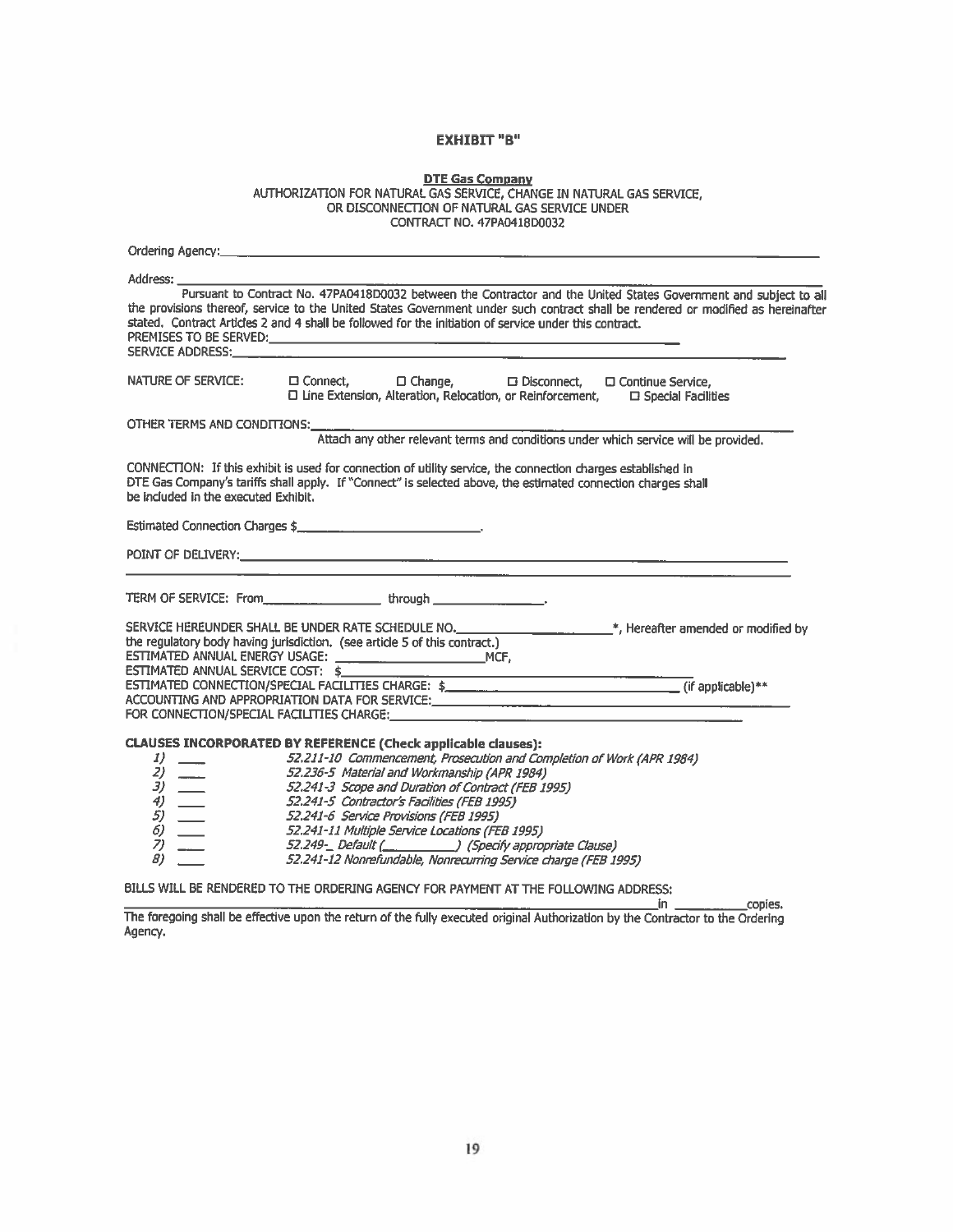| <b>ACCEPTED:</b>                   | <b>DTE Gas Company</b>             |
|------------------------------------|------------------------------------|
| (Ordering Agency)                  | (Contractor)                       |
| By:<br><b>Authorized Signature</b> | Ву:<br><b>Authorized Signature</b> |
| Title:                             | Title:                             |
| Date:                              | Date:                              |

\* Include a reference to the applicable rate schedule, and attach a copy of such schedule.<br>\*\* If necessary, attach and make part hereof supplemental agreements or sheets that cover required connection or extension<br>charges

NOTE: A fully executed copy of this Authorization shall be transmitted by the ordering Agency to U. S. General Services<br>Administration, PBS, Office of Facilities Management, Energy Division, 1800 F Street, NW, Washington, energy@gsa.gov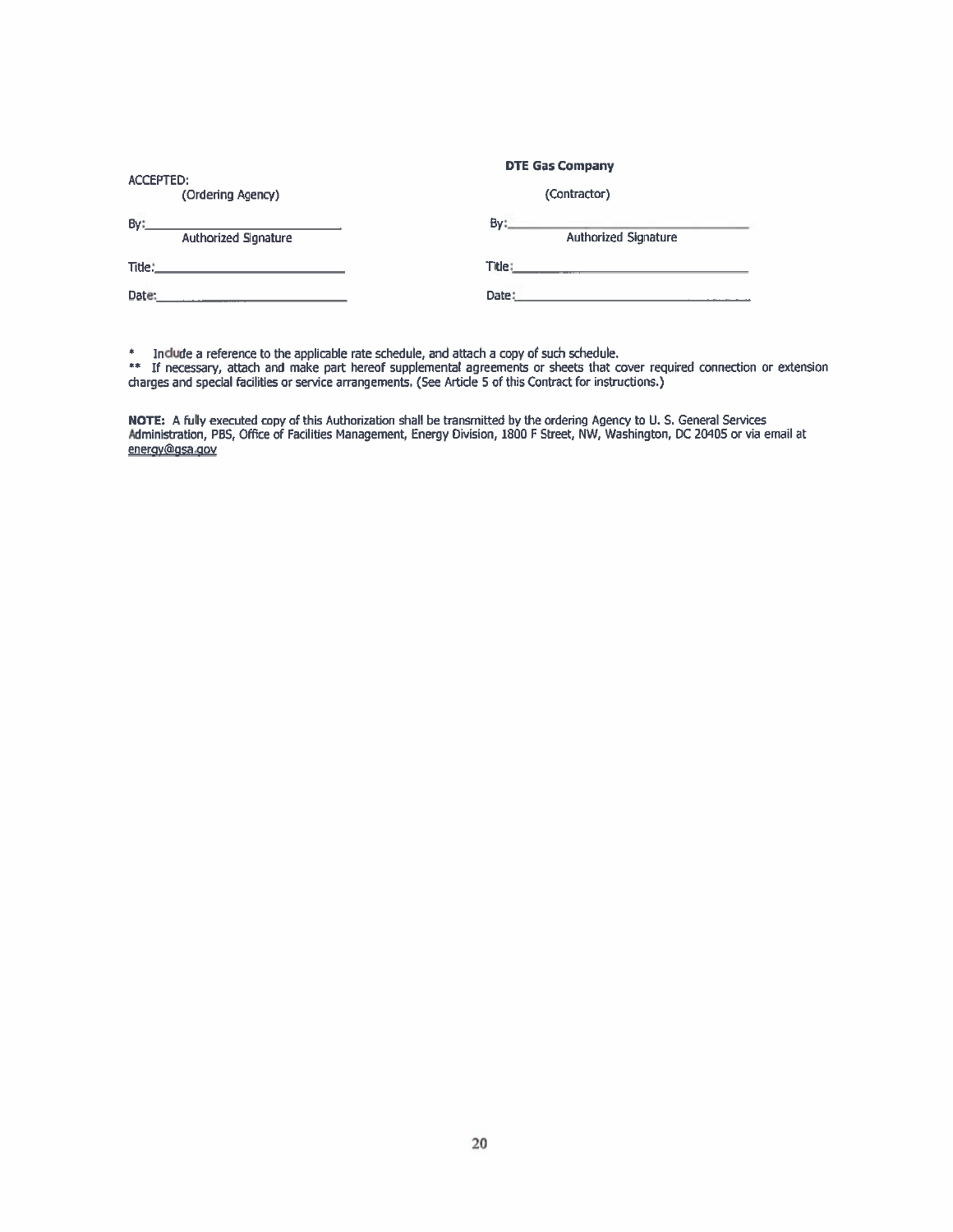#### **EXHIBIT "C"**

#### **DTE Electric Company / DTE Gas Company**

AUTHORIZATION FOR ENERGY MANAGEMENT SERVICE, OR DISCONNECTION OF ENERGY MANAGEMENT SERVICE UNDER **CONTRACT NO. 47PA0418D0032** 

Ordering Agency:

□ Design Drawings

Address:

Pursuant to Contract No. 47PA0418D0032 between the Contractor and the United States Government and subject to all the provisions thereof, service to the United States Government under such contract shall be rendered and subject to all the provisions thereof. This Authorization for Energy Management Services (EMS) including any attachments listed below and any FAR provisions checked below and incorporated herein by reference, shall together with the referenced Areawide Contract form one single integrated agreement.

Guaranteed Savings and Scoring of UESC's by the Ordering Agency(ies):

UESC's that meet the definition of "Energy Management Service" ("EMS") prescribed in Article 1.1(k) of this Areawide Contract, and which follow the guidance prescribed in OMB Memoranda M-12-21 and M-98-13, may be scored for budgetary purposes by the Ordering Agency(ies) on an annual basis if the UESC requires:

- (a) Energy savings performance assurances or guarantees of the savings to be generated by improvements, which must cover the full cost of the Federal investment for the improvements;
- (b) Measurement and verification (M&V) of savings through commissioning and retro-commissioning; and
- (c) Competition or an alternatives analysis as part of the selection process prior to entering into a UESC

Performance Verification Plan: In order to assure the necessary fiscal responsibility consistent with sound program management, alternatively financed UESCs should include a plan for continued action during the contract to assure continued accomplishment of expected performance (this is referred to as a Performance Assurance or Performance Verification Plan). The level of performance assurance (M&V) and its associated costs should be worth the level of certainty of cost savings that the Ordering Agency reasonably deems to be necessary. Each alternatively financed UESC should have a performance assurance plan to accomplish this. Such plans should provide for the separate evaluation of each energy conservation measure and combination of measures in order to identify the appropriate level of needed performance assurance activity based on the technical complexity, potential savings magnitude, and specific situation. (See Overview of the Measurement and Verification for Federal Energy Projects Guidelines Version 2.2 or FEMP Fact Sheet - Performance Assurance for Multi-Year Contracts Under the Utility Incentive Program for further guidance.) Inclusion of and compliance with the performance assurance plan in the specific project task order satisfies the requirements of Contractor under section 18.1.

|                                                          | NATURE OF SERVICE: 0 Preliminary Energy Audit, 0 0 Comprehensive Energy Audit<br>D EMS Engineering and Design, D EMS Installation<br>□ Demand Side Management (DSM) Project, □ Other (See Remarks Below) |                                |                                |  |
|----------------------------------------------------------|----------------------------------------------------------------------------------------------------------------------------------------------------------------------------------------------------------|--------------------------------|--------------------------------|--|
|                                                          | IF ANY REGULATED SERVICES ARE PROVIDED UNDER THIS AUTHORIZATION, SUCH SERVICES SHALL, BE SUBJECT TO THE<br>AUTHORITY OF THE APPLICABLE PUBLIC UTILITY SERVICE COMMISSION.                                |                                |                                |  |
|                                                          |                                                                                                                                                                                                          |                                |                                |  |
|                                                          |                                                                                                                                                                                                          |                                |                                |  |
|                                                          |                                                                                                                                                                                                          |                                |                                |  |
| <b>List of Attachments:</b><br>$\Box$ General Conditions | $\Box$ Payment Provisions                                                                                                                                                                                | $\square$ Special Requirements | <b>E</b> Economic Analysis     |  |
| $\Box$ Facility/Site Plans                               | □ Historical Data                                                                                                                                                                                        | <b>Q</b> Utility Usage History | <b>D</b> ECP Feasibility Study |  |

Design Specifications

**El** Commission Schedules

 $\Box$  Certifications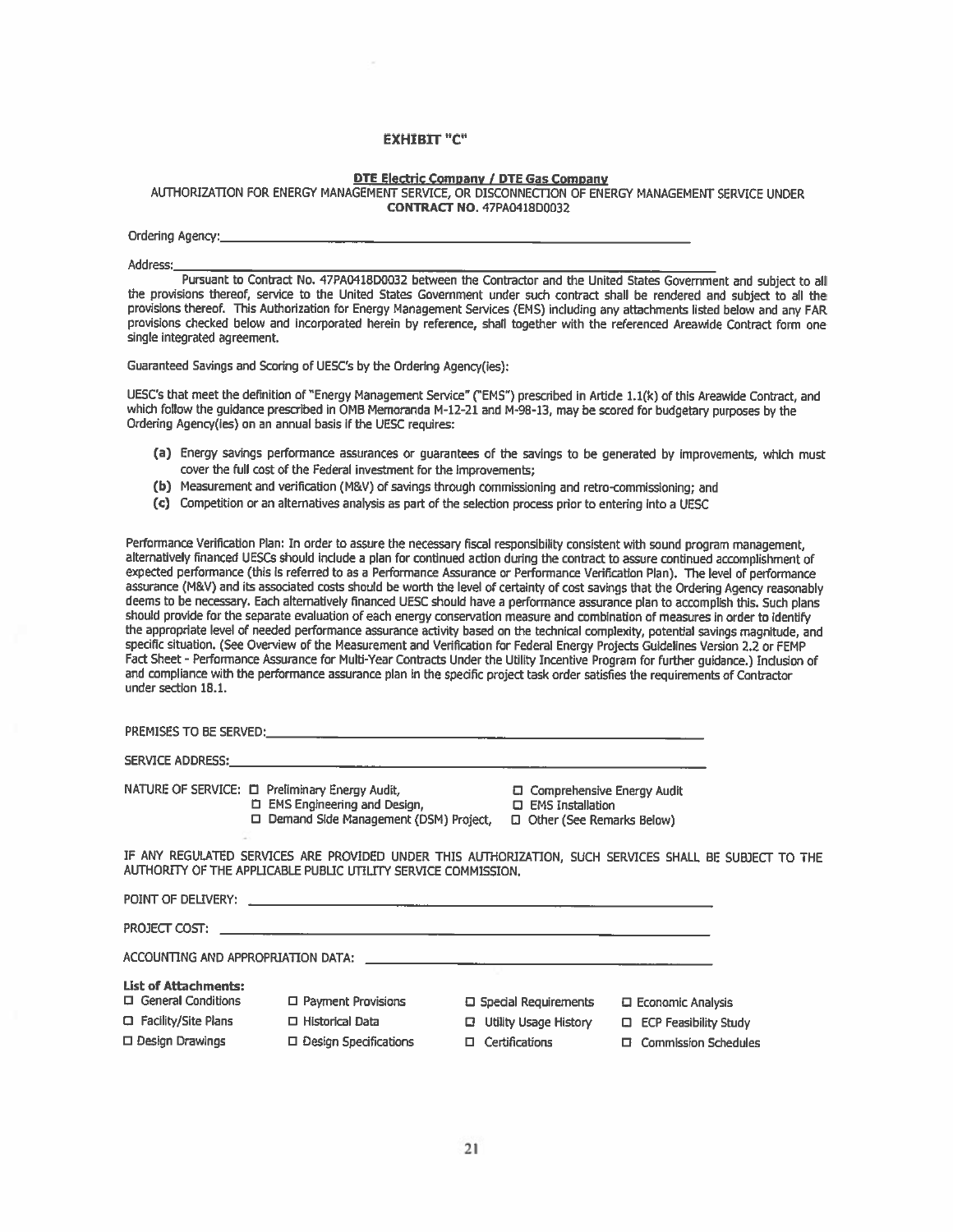CLAUSES INCORPORATED BY REFERENCE AND MISCELLANEOUS PROVISIONS (Check applicable clauses):

|               | Personal Identity Verification of Contractor Personnel (JAN 2011)                                               |
|---------------|-----------------------------------------------------------------------------------------------------------------|
| 52.215-2      | Audit and Records - Negotiation (OCT 2010)                                                                      |
| 52.215-10     | Price Reduction for Defective Cost or Pricing Data (AUG 2011)                                                   |
| 52.215-12     | Subcontractor Certified Cost or Pricing Data (OCT 2010)                                                         |
| 52.215-14     | Integrity of Unit Prices (OCT 2010)                                                                             |
| 52.215-20     | Requirements for Cost or Pricing Data or Information Other than Cost or Pricing Data<br><i>(OCT 2010)</i>       |
| 52.222-54     | Employment Eligibility Verification (OCT 2015)                                                                  |
| 52.223-4      | Recovered Material Certification (MAY 2008)                                                                     |
| 52.223-9      | Estimate of Percentage of Recovered Material Content for EPA-Designated Items<br>(MAY 2008)                     |
| 52.223-15     | Energy Efficiency in Energy-Consuming Products (DEC 2007)                                                       |
| $52.223 - 17$ | Affirmative Procurement of EPA-Designated Items in Service and Construction Contracts<br>(MAY 2008)             |
| 52.232-25     | Prompt Payment (JAN 2017)                                                                                       |
| 52.241-7      | Change in Rates or Terms and Conditions of Service for Regulated Services (FEB 1995)<br>Use Full Text of Clause |
| 52.244-5      | Competition in Subcontracting (DEC 1996)                                                                        |
| 52.249-8      | Default (Fixed Price Supply or Service) (APR 1994)                                                              |
|               | 52.204-9                                                                                                        |

In addition, the Contracting Officer negotiating the terms and conditions under this Authorization may supplement, with written agreement from the Contractor, the above clauses with clauses of the appropriate type of contract.

**REMARKS:** 

#### **ACCEPTED:**

#### **DTE Electric Company /DTE Gas Company**

(Contractor)

(Ordering Agency)

 $By:$ Authorized Signature

Authorized Signature Title: **The Commission Commission Commission** 

Date:  $\qquad \qquad$ 

 $\star$ Include a reference to the applicable rate schedule, and attach a copy of such schedule.

\*\* If necessary, attach and make part hereof supplemental agreements or sheets that cover required connection or extension charges and special facilities or service arrangements. (See Article 5 of this Contract for instructions.)

By:

NOTE: A fully executed copy of this Authorization shall be transmitted by the ordering Agency to U. S. General Services Administration, PBS, Office of Facilities Management, Energy Division, 1800 F Street, NW, Washington, energy@gsa.gov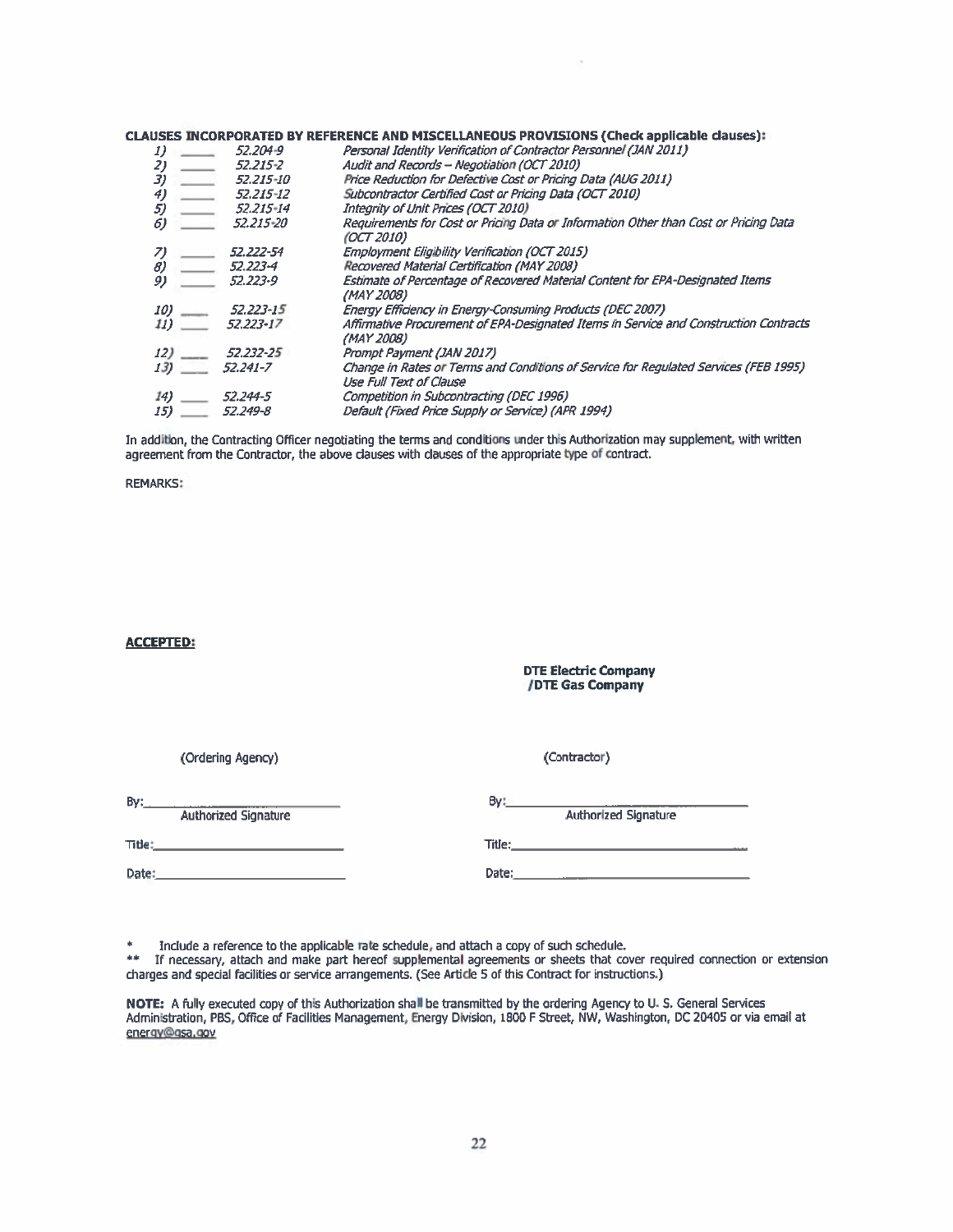## **EXHIBIT "D"**

DTE Electric Company /DTE Gas Company<br>AUTHORIZATION FOR THE PROVISION OF SERVICES PROVIDED UNDER THE APPROPRIATE REGULATORY AUTHORITY<br>AREAWIDE CONTRACT NO. 47PA0418D0032

| service under this contract as described below.                                                                                          | Pursuant to Areawide Contract No. 47PA0418D0032 between DTE Electric Company and DTE Gas Company ("Contractor") and the<br>United States Government and subject to all the provisions thereof, service to the United States Government under such contract<br>shall be rendered or modified as hereinafter stated. Contract Articles 2 and 4 shall be followed by the Ordering Agency in initiating |
|------------------------------------------------------------------------------------------------------------------------------------------|-----------------------------------------------------------------------------------------------------------------------------------------------------------------------------------------------------------------------------------------------------------------------------------------------------------------------------------------------------------------------------------------------------|
|                                                                                                                                          |                                                                                                                                                                                                                                                                                                                                                                                                     |
|                                                                                                                                          |                                                                                                                                                                                                                                                                                                                                                                                                     |
| NATURE OF SERVICE:<br>requested by the Ordering Agency. For example, interconnection of the Ordering Agency's renewable energy project.] | and description of the specific service                                                                                                                                                                                                                                                                                                                                                             |
| OTHER TERMS AND CONDITIONS:                                                                                                              |                                                                                                                                                                                                                                                                                                                                                                                                     |
| Describe or attach description]                                                                                                          |                                                                                                                                                                                                                                                                                                                                                                                                     |
|                                                                                                                                          | [Attached as Exhibit D.1 are, if applicable, Contractor's terms and conditions for the specific service identified above, which may<br>include modifications that have been made by Contractor for the Ordering Agency with the approval of the (insert appropriate                                                                                                                                 |
| TERM OF SERVICE: From________________________through ___________________________                                                         |                                                                                                                                                                                                                                                                                                                                                                                                     |
| BILLS WILL BE RENDERED TO THE ORDERING AGENCY FOR PAYMENT AT THE FOLLOWING ADDRESS:                                                      |                                                                                                                                                                                                                                                                                                                                                                                                     |
| Agency.                                                                                                                                  | in _______________copies.<br>The foregoing shall be effective upon the return of the fully executed original Authorization by the Contractor to the ordering                                                                                                                                                                                                                                        |
| <b>ACCEPTED:</b><br>(Ordering Agency)                                                                                                    | <b>DTE Electric Company/</b><br><b>DTE Gas Company</b><br>(Contractor)                                                                                                                                                                                                                                                                                                                              |
| By:____                                                                                                                                  | By:___________                                                                                                                                                                                                                                                                                                                                                                                      |
| Authorized Signature<br>Title:____                                                                                                       | Authorized Signature                                                                                                                                                                                                                                                                                                                                                                                |
|                                                                                                                                          |                                                                                                                                                                                                                                                                                                                                                                                                     |
| $\sim$ $\sim$                                                                                                                            |                                                                                                                                                                                                                                                                                                                                                                                                     |

NOTE: A fully executed copy of this Authorization shall be transmitted by the ordering Agency to U. S. General Services<br>Administration, PBS, Office of Facilities Management, Energy Division, 1800 F Street, NW, Washington, energy@gsa.gov